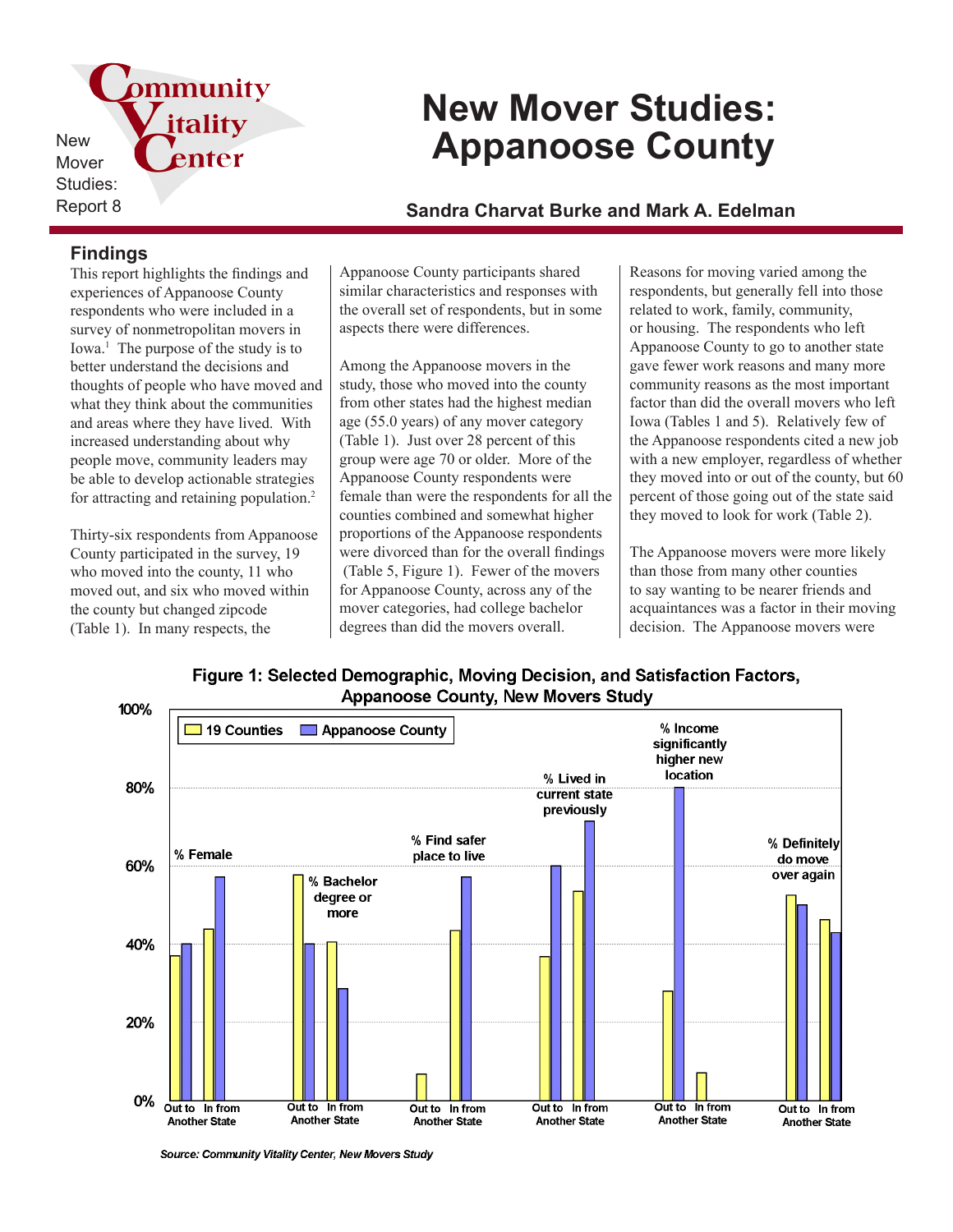| 0.0<br>38.0<br>$\%$<br>20.0<br>$\%$<br>60.0<br>$\%$<br>20.0<br>0.0<br>0.0<br>$\%$<br>0.0<br>0.0<br>$\circ$<br>$\%$<br>0.0<br>n<br>0.0<br>40.0<br>80.0<br>40.0<br>20.0<br>40.0<br>0.0<br>16.7<br>83.3<br>Another<br>Out To<br><b>State</b><br>46.0<br>$\%$<br>0.0<br>$\%$<br>0.0<br>$\%$<br>28.6<br>0.0<br>12<br>8.3<br>$\%$<br>8.3<br>$\%$<br>25.0<br>16.7<br>$\overline{4}$<br>42.8<br>21.4<br>33.3<br>16.7<br>33.3<br>16.7<br>Different<br>66.7<br>41.7<br>41.7<br>$\overline{71}$<br>In From<br>County<br>Iowa<br>$\%$<br>$\%$<br>$\%$<br>$\circ$<br>40.0<br>$\%$<br>0.0<br>$\%$<br>$0.0\,$<br>28.6<br>$\overline{0.0}$<br>50.0<br>$\overline{0.0}$<br>50.0<br>14.3<br>0.0<br>16.7<br>16.7<br>16.7<br>33.3<br>16.7<br>16.7<br>16.7<br>$\overline{ }$<br>57.1<br>83.3<br>Different<br>Out To<br>County<br>Iowa<br>Number of reasons exceeds number of respondents because some respondents gave more than one reason.<br>$\circ$<br>$\%$<br>53.0<br>$\%$<br>$\%$<br>0.0<br>25.0<br>$\%$<br>50.0<br>0.0<br>16.7<br>${}^{\circ}$<br>$\%$<br>0.0<br>50.0<br>33.3<br>16.7<br>33.3<br>16.7<br>33.3<br>16.7<br>16.7<br>12.5<br>62.5<br>Different<br>16.7<br>66.7<br>Zipcode<br>County,<br>Within<br>$\%$<br>$\%$<br>$\%$<br>$\%$<br>$\overline{19}$<br>49.0<br>36.8<br>52.6<br>26.4<br>$\%$<br>0.0<br>23<br>43.5<br>5.3<br>10.5<br>10.5<br>10.5<br>36.8<br>15.8<br>30.4<br>$17.4$<br>0.0<br>63.2<br>26.3<br>8.7<br>21.1<br>County<br>Moved<br>Into<br>$\%$<br>$\%$<br>$\%$<br>38.0<br>$\%$<br>63.6<br>63.6<br>0.0<br>$\%$<br>18.2<br>0.0<br>36.4<br>18.2<br>0.0<br>13<br>38.5<br>38.5<br>15.4<br>0.0<br>18.2<br>45.5<br>18.2<br>27.3<br>7.7<br>$\Box$<br>9.1<br>Out Of<br>County<br>Moved<br>36<br>$\%$<br>25.0<br>43.5<br>$\frac{5}{6}$<br>$\%$<br>$\%$<br>55.6<br>25.0<br>5.6<br>2.8<br>19.4<br>38.9<br>$\overline{4}$<br>$\approx$<br>20.4<br>0.0<br>13.9<br>63.9<br>13.9<br>16.7<br>36.4<br>18.2<br>22.2<br>11.1<br>36.1<br>Total<br>% Some college or vocational training<br>% High school graduate or equivalent<br>Work, income, retirement, education<br>Highest level of education completed<br>% Less than high school graduate<br>Community, services, amenities<br>Most important reason for moving<br>% Bachelor degree or more<br>% Divorced or separated<br>Family, friends, health<br>Number of respondents<br>Selected age categories<br>% Associate degree<br>Number of reasons<br>Median age in years<br>% Age 70 or older<br>% Never married<br>Type of reason<br>% Age $25 - 34$<br>Marital status<br>% Widowed<br>% Married<br>% Female<br>Housing<br>% Male<br>Other<br>Gender | Age, Gender, Marital Status, Education, and Most Important Reason for Moving by Type and Direction of Move. |  |  | Type and Direction of Move |  |                    |
|---------------------------------------------------------------------------------------------------------------------------------------------------------------------------------------------------------------------------------------------------------------------------------------------------------------------------------------------------------------------------------------------------------------------------------------------------------------------------------------------------------------------------------------------------------------------------------------------------------------------------------------------------------------------------------------------------------------------------------------------------------------------------------------------------------------------------------------------------------------------------------------------------------------------------------------------------------------------------------------------------------------------------------------------------------------------------------------------------------------------------------------------------------------------------------------------------------------------------------------------------------------------------------------------------------------------------------------------------------------------------------------------------------------------------------------------------------------------------------------------------------------------------------------------------------------------------------------------------------------------------------------------------------------------------------------------------------------------------------------------------------------------------------------------------------------------------------------------------------------------------------------------------------------------------------------------------------------------------------------------------------------------------------------------------------------------------------------------------------------------------------------------------------------------------------------------------------------------------------------------------------------------------------------------------------------------------------------------------------------------------------------------------------------------------------------------------------------------------------------------------------------------------------------------------------------------------------------------------|-------------------------------------------------------------------------------------------------------------|--|--|----------------------------|--|--------------------|
|                                                                                                                                                                                                                                                                                                                                                                                                                                                                                                                                                                                                                                                                                                                                                                                                                                                                                                                                                                                                                                                                                                                                                                                                                                                                                                                                                                                                                                                                                                                                                                                                                                                                                                                                                                                                                                                                                                                                                                                                                                                                                                                                                                                                                                                                                                                                                                                                                                                                                                                                                                                                   |                                                                                                             |  |  |                            |  | Another<br>In From |
|                                                                                                                                                                                                                                                                                                                                                                                                                                                                                                                                                                                                                                                                                                                                                                                                                                                                                                                                                                                                                                                                                                                                                                                                                                                                                                                                                                                                                                                                                                                                                                                                                                                                                                                                                                                                                                                                                                                                                                                                                                                                                                                                                                                                                                                                                                                                                                                                                                                                                                                                                                                                   |                                                                                                             |  |  |                            |  | <b>State</b>       |
|                                                                                                                                                                                                                                                                                                                                                                                                                                                                                                                                                                                                                                                                                                                                                                                                                                                                                                                                                                                                                                                                                                                                                                                                                                                                                                                                                                                                                                                                                                                                                                                                                                                                                                                                                                                                                                                                                                                                                                                                                                                                                                                                                                                                                                                                                                                                                                                                                                                                                                                                                                                                   |                                                                                                             |  |  |                            |  | $\overline{ }$     |
|                                                                                                                                                                                                                                                                                                                                                                                                                                                                                                                                                                                                                                                                                                                                                                                                                                                                                                                                                                                                                                                                                                                                                                                                                                                                                                                                                                                                                                                                                                                                                                                                                                                                                                                                                                                                                                                                                                                                                                                                                                                                                                                                                                                                                                                                                                                                                                                                                                                                                                                                                                                                   |                                                                                                             |  |  |                            |  | 55.0               |
|                                                                                                                                                                                                                                                                                                                                                                                                                                                                                                                                                                                                                                                                                                                                                                                                                                                                                                                                                                                                                                                                                                                                                                                                                                                                                                                                                                                                                                                                                                                                                                                                                                                                                                                                                                                                                                                                                                                                                                                                                                                                                                                                                                                                                                                                                                                                                                                                                                                                                                                                                                                                   |                                                                                                             |  |  |                            |  | $\%$               |
|                                                                                                                                                                                                                                                                                                                                                                                                                                                                                                                                                                                                                                                                                                                                                                                                                                                                                                                                                                                                                                                                                                                                                                                                                                                                                                                                                                                                                                                                                                                                                                                                                                                                                                                                                                                                                                                                                                                                                                                                                                                                                                                                                                                                                                                                                                                                                                                                                                                                                                                                                                                                   |                                                                                                             |  |  |                            |  | 0.0                |
|                                                                                                                                                                                                                                                                                                                                                                                                                                                                                                                                                                                                                                                                                                                                                                                                                                                                                                                                                                                                                                                                                                                                                                                                                                                                                                                                                                                                                                                                                                                                                                                                                                                                                                                                                                                                                                                                                                                                                                                                                                                                                                                                                                                                                                                                                                                                                                                                                                                                                                                                                                                                   |                                                                                                             |  |  |                            |  | 28.6               |
|                                                                                                                                                                                                                                                                                                                                                                                                                                                                                                                                                                                                                                                                                                                                                                                                                                                                                                                                                                                                                                                                                                                                                                                                                                                                                                                                                                                                                                                                                                                                                                                                                                                                                                                                                                                                                                                                                                                                                                                                                                                                                                                                                                                                                                                                                                                                                                                                                                                                                                                                                                                                   |                                                                                                             |  |  |                            |  | $\%$               |
|                                                                                                                                                                                                                                                                                                                                                                                                                                                                                                                                                                                                                                                                                                                                                                                                                                                                                                                                                                                                                                                                                                                                                                                                                                                                                                                                                                                                                                                                                                                                                                                                                                                                                                                                                                                                                                                                                                                                                                                                                                                                                                                                                                                                                                                                                                                                                                                                                                                                                                                                                                                                   |                                                                                                             |  |  |                            |  | 42.9               |
|                                                                                                                                                                                                                                                                                                                                                                                                                                                                                                                                                                                                                                                                                                                                                                                                                                                                                                                                                                                                                                                                                                                                                                                                                                                                                                                                                                                                                                                                                                                                                                                                                                                                                                                                                                                                                                                                                                                                                                                                                                                                                                                                                                                                                                                                                                                                                                                                                                                                                                                                                                                                   |                                                                                                             |  |  |                            |  | 57.1               |
|                                                                                                                                                                                                                                                                                                                                                                                                                                                                                                                                                                                                                                                                                                                                                                                                                                                                                                                                                                                                                                                                                                                                                                                                                                                                                                                                                                                                                                                                                                                                                                                                                                                                                                                                                                                                                                                                                                                                                                                                                                                                                                                                                                                                                                                                                                                                                                                                                                                                                                                                                                                                   |                                                                                                             |  |  |                            |  | $\%$               |
|                                                                                                                                                                                                                                                                                                                                                                                                                                                                                                                                                                                                                                                                                                                                                                                                                                                                                                                                                                                                                                                                                                                                                                                                                                                                                                                                                                                                                                                                                                                                                                                                                                                                                                                                                                                                                                                                                                                                                                                                                                                                                                                                                                                                                                                                                                                                                                                                                                                                                                                                                                                                   |                                                                                                             |  |  |                            |  | 0.0                |
|                                                                                                                                                                                                                                                                                                                                                                                                                                                                                                                                                                                                                                                                                                                                                                                                                                                                                                                                                                                                                                                                                                                                                                                                                                                                                                                                                                                                                                                                                                                                                                                                                                                                                                                                                                                                                                                                                                                                                                                                                                                                                                                                                                                                                                                                                                                                                                                                                                                                                                                                                                                                   |                                                                                                             |  |  |                            |  | 71.4               |
|                                                                                                                                                                                                                                                                                                                                                                                                                                                                                                                                                                                                                                                                                                                                                                                                                                                                                                                                                                                                                                                                                                                                                                                                                                                                                                                                                                                                                                                                                                                                                                                                                                                                                                                                                                                                                                                                                                                                                                                                                                                                                                                                                                                                                                                                                                                                                                                                                                                                                                                                                                                                   |                                                                                                             |  |  |                            |  | 14.3               |
|                                                                                                                                                                                                                                                                                                                                                                                                                                                                                                                                                                                                                                                                                                                                                                                                                                                                                                                                                                                                                                                                                                                                                                                                                                                                                                                                                                                                                                                                                                                                                                                                                                                                                                                                                                                                                                                                                                                                                                                                                                                                                                                                                                                                                                                                                                                                                                                                                                                                                                                                                                                                   |                                                                                                             |  |  |                            |  | 14.3               |
|                                                                                                                                                                                                                                                                                                                                                                                                                                                                                                                                                                                                                                                                                                                                                                                                                                                                                                                                                                                                                                                                                                                                                                                                                                                                                                                                                                                                                                                                                                                                                                                                                                                                                                                                                                                                                                                                                                                                                                                                                                                                                                                                                                                                                                                                                                                                                                                                                                                                                                                                                                                                   |                                                                                                             |  |  |                            |  | $\%$               |
|                                                                                                                                                                                                                                                                                                                                                                                                                                                                                                                                                                                                                                                                                                                                                                                                                                                                                                                                                                                                                                                                                                                                                                                                                                                                                                                                                                                                                                                                                                                                                                                                                                                                                                                                                                                                                                                                                                                                                                                                                                                                                                                                                                                                                                                                                                                                                                                                                                                                                                                                                                                                   |                                                                                                             |  |  |                            |  | 0.0                |
|                                                                                                                                                                                                                                                                                                                                                                                                                                                                                                                                                                                                                                                                                                                                                                                                                                                                                                                                                                                                                                                                                                                                                                                                                                                                                                                                                                                                                                                                                                                                                                                                                                                                                                                                                                                                                                                                                                                                                                                                                                                                                                                                                                                                                                                                                                                                                                                                                                                                                                                                                                                                   |                                                                                                             |  |  |                            |  | 28.6               |
|                                                                                                                                                                                                                                                                                                                                                                                                                                                                                                                                                                                                                                                                                                                                                                                                                                                                                                                                                                                                                                                                                                                                                                                                                                                                                                                                                                                                                                                                                                                                                                                                                                                                                                                                                                                                                                                                                                                                                                                                                                                                                                                                                                                                                                                                                                                                                                                                                                                                                                                                                                                                   |                                                                                                             |  |  |                            |  | 28.6               |
|                                                                                                                                                                                                                                                                                                                                                                                                                                                                                                                                                                                                                                                                                                                                                                                                                                                                                                                                                                                                                                                                                                                                                                                                                                                                                                                                                                                                                                                                                                                                                                                                                                                                                                                                                                                                                                                                                                                                                                                                                                                                                                                                                                                                                                                                                                                                                                                                                                                                                                                                                                                                   |                                                                                                             |  |  |                            |  | 28.6<br>14.3       |
|                                                                                                                                                                                                                                                                                                                                                                                                                                                                                                                                                                                                                                                                                                                                                                                                                                                                                                                                                                                                                                                                                                                                                                                                                                                                                                                                                                                                                                                                                                                                                                                                                                                                                                                                                                                                                                                                                                                                                                                                                                                                                                                                                                                                                                                                                                                                                                                                                                                                                                                                                                                                   |                                                                                                             |  |  |                            |  |                    |
|                                                                                                                                                                                                                                                                                                                                                                                                                                                                                                                                                                                                                                                                                                                                                                                                                                                                                                                                                                                                                                                                                                                                                                                                                                                                                                                                                                                                                                                                                                                                                                                                                                                                                                                                                                                                                                                                                                                                                                                                                                                                                                                                                                                                                                                                                                                                                                                                                                                                                                                                                                                                   |                                                                                                             |  |  |                            |  | ٩                  |
|                                                                                                                                                                                                                                                                                                                                                                                                                                                                                                                                                                                                                                                                                                                                                                                                                                                                                                                                                                                                                                                                                                                                                                                                                                                                                                                                                                                                                                                                                                                                                                                                                                                                                                                                                                                                                                                                                                                                                                                                                                                                                                                                                                                                                                                                                                                                                                                                                                                                                                                                                                                                   |                                                                                                             |  |  |                            |  | $\%$               |
|                                                                                                                                                                                                                                                                                                                                                                                                                                                                                                                                                                                                                                                                                                                                                                                                                                                                                                                                                                                                                                                                                                                                                                                                                                                                                                                                                                                                                                                                                                                                                                                                                                                                                                                                                                                                                                                                                                                                                                                                                                                                                                                                                                                                                                                                                                                                                                                                                                                                                                                                                                                                   |                                                                                                             |  |  |                            |  | 44.4               |
|                                                                                                                                                                                                                                                                                                                                                                                                                                                                                                                                                                                                                                                                                                                                                                                                                                                                                                                                                                                                                                                                                                                                                                                                                                                                                                                                                                                                                                                                                                                                                                                                                                                                                                                                                                                                                                                                                                                                                                                                                                                                                                                                                                                                                                                                                                                                                                                                                                                                                                                                                                                                   |                                                                                                             |  |  |                            |  | 44.4               |
|                                                                                                                                                                                                                                                                                                                                                                                                                                                                                                                                                                                                                                                                                                                                                                                                                                                                                                                                                                                                                                                                                                                                                                                                                                                                                                                                                                                                                                                                                                                                                                                                                                                                                                                                                                                                                                                                                                                                                                                                                                                                                                                                                                                                                                                                                                                                                                                                                                                                                                                                                                                                   |                                                                                                             |  |  |                            |  | $\Xi$              |
|                                                                                                                                                                                                                                                                                                                                                                                                                                                                                                                                                                                                                                                                                                                                                                                                                                                                                                                                                                                                                                                                                                                                                                                                                                                                                                                                                                                                                                                                                                                                                                                                                                                                                                                                                                                                                                                                                                                                                                                                                                                                                                                                                                                                                                                                                                                                                                                                                                                                                                                                                                                                   |                                                                                                             |  |  |                            |  | 0.0                |
|                                                                                                                                                                                                                                                                                                                                                                                                                                                                                                                                                                                                                                                                                                                                                                                                                                                                                                                                                                                                                                                                                                                                                                                                                                                                                                                                                                                                                                                                                                                                                                                                                                                                                                                                                                                                                                                                                                                                                                                                                                                                                                                                                                                                                                                                                                                                                                                                                                                                                                                                                                                                   |                                                                                                             |  |  |                            |  | 0.0                |
|                                                                                                                                                                                                                                                                                                                                                                                                                                                                                                                                                                                                                                                                                                                                                                                                                                                                                                                                                                                                                                                                                                                                                                                                                                                                                                                                                                                                                                                                                                                                                                                                                                                                                                                                                                                                                                                                                                                                                                                                                                                                                                                                                                                                                                                                                                                                                                                                                                                                                                                                                                                                   |                                                                                                             |  |  |                            |  |                    |
| Community Vitality Center, Iowa State University, Ames, IA                                                                                                                                                                                                                                                                                                                                                                                                                                                                                                                                                                                                                                                                                                                                                                                                                                                                                                                                                                                                                                                                                                                                                                                                                                                                                                                                                                                                                                                                                                                                                                                                                                                                                                                                                                                                                                                                                                                                                                                                                                                                                                                                                                                                                                                                                                                                                                                                                                                                                                                                        |                                                                                                             |  |  |                            |  |                    |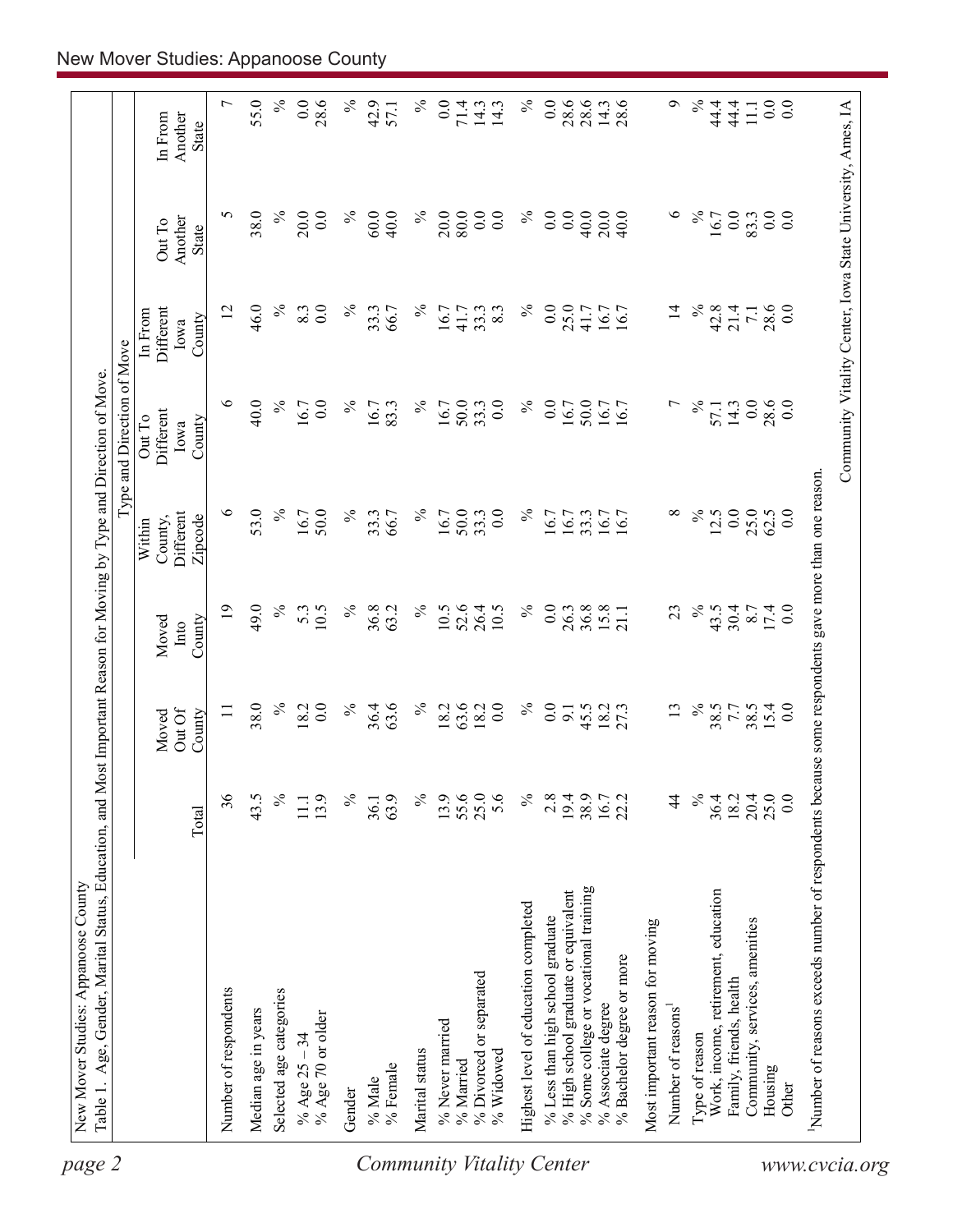|                                  | Table 2. Factors in Moving Decision by Type and Direction of Move |                         |                           |                         |                                           | Type and Direction of Move                   |                                                            |                                   |                             |
|----------------------------------|-------------------------------------------------------------------|-------------------------|---------------------------|-------------------------|-------------------------------------------|----------------------------------------------|------------------------------------------------------------|-----------------------------------|-----------------------------|
| www.cvcia.org                    |                                                                   | Total                   | Out Of<br>County<br>Moved | County<br>Moved<br>Into | Different<br>Zipcode<br>County,<br>Within | <b>Different</b><br>Out To<br>County<br>Iowa | Different<br>In From<br>County<br>Iowa                     | Another<br>Out To<br><b>State</b> | Another<br>In From<br>State |
|                                  | Number of respondents                                             | 36                      | $\Xi$                     | $\overline{19}$         | ७                                         | $\circ$                                      | $\overline{c}$                                             | 5                                 | $\overline{ }$              |
|                                  | Factors in Moving Decision                                        | % Yes <sup>1</sup>      | $%$ Yes                   | $%$ Yes                 | $%$ Yes                                   | $%$ Yes                                      | $\%$ Yes                                                   | $\%$ Yes                          | $%$ Yes                     |
|                                  | Moved, commuted, same employer                                    | 11.1                    | $\overline{9}$ .          | 5.3                     | 33.3                                      | 16.7                                         | 8.3                                                        | 0.0                               | 0.0                         |
|                                  | Job transfer by employer to location                              |                         | $\overline{5}$            | 10.5                    | 0.0                                       | 16.7                                         | 8.3                                                        | 0.0                               | 14.3                        |
|                                  | Laid off from previous job                                        | $8.\overline{3}$<br>2.8 | $\overline{0.0}$          | $5.\overline{3}$        | 0.0                                       | 0.0                                          | 8.3                                                        | 0.0                               | 0.0                         |
|                                  | New job with new employer                                         | $\overline{111}$        |                           | 10.5                    | 0.0                                       | 16.7                                         | 16.7                                                       | 20.0                              | 0.0                         |
|                                  | Moved to look for new job or work                                 | 19.4                    | 18.2                      | 21.1                    | 0.0                                       | $\overline{0.0}$                             | 67                                                         | 60.0                              | 28.6                        |
|                                  | Retired from previous employment                                  | 5.6                     | 0.0                       | 10.5                    | 0.0                                       | $\overline{0.0}$                             | 8.3                                                        | 0.0                               | 14.3                        |
|                                  | To be nearer parents                                              | 25.7                    | 27.3                      | 33.3                    | 0.0                                       | 33.3                                         | 36.4                                                       | 20.0                              | 28.6                        |
|                                  | To be nearer children                                             | 11.4                    | 0.0                       | 22.2                    | $\overline{0}$ .                          | 0.0                                          | 18.2                                                       | 0.0                               | 28.6                        |
|                                  | To live with spouse or partner                                    | 9.1                     | 20.0                      | 5.9                     | $\overline{0}$ .                          | 20.0                                         | 9.1                                                        | 20.0                              | 0.0                         |
|                                  | To be nearer siblings, other relatives                            | 26.5                    | 18.2                      | 41.2                    | $0.0\,$                                   | 16.7                                         | 36.4                                                       | 20.0                              | 50.0                        |
|                                  | To be nearer friends, acquaintances                               | 47.1                    | 54.5                      | 47.1                    | 33.3                                      | 66.7                                         | 63.6                                                       | 40.0                              | 16.7                        |
|                                  | Change in marital status                                          | $\overline{6.1}$        | 9.1                       | 6.3                     | $\overline{0.0}$                          | 16.7                                         | $10.0\,$                                                   | 0.0                               | 0.0                         |
|                                  | Place easier find spouse or partner                               | 11.4                    | 18.2                      | $\Xi$                   | 0.0                                       | $\overline{0.0}$                             | 18.2                                                       | 40.0                              | 0.0                         |
|                                  | Decline in health                                                 | 11.4                    | $\overline{0.0}$          | 22.2                    | 0.0                                       | $\overline{0.0}$                             | 18.2                                                       | 0.0                               | 28.6                        |
|                                  | Take care aging parents                                           | 11.4                    | 18.2                      | 111                     | $\overline{0.0}$                          | 16.7                                         | $\overline{9}$ .                                           | 20.0                              | 14.3                        |
| <b>Community Vitality Center</b> | Find less congested place to live                                 | 31.4                    |                           | 50.0                    | 16.7                                      | 16.7                                         | 63.6                                                       | 0.0                               | 28.6                        |
|                                  | Find safer place to live                                          | 31.4                    | $\frac{1}{9}$             | 50.0                    | 16.7                                      | 16.7                                         | 45.5                                                       | $0.0\,$                           | 57.1                        |
|                                  | live in desirable natural environment                             | 38.2                    | $\overline{9}$ .          | 47.1                    | 66.7                                      | $\overline{0}$ .                             | 54.5                                                       | 20.0                              | 33.3                        |
|                                  | More outdoor recreation                                           | 40.0                    | 36.4                      | 38.9                    | 50.0                                      | 16.7                                         | 54.5                                                       | 60.0                              | 14.3                        |
|                                  | Find arts, entertainment, cultural                                | 25.7                    | $45.5$<br>18.2            | 16.7                    | 16.7                                      | 33.3                                         | 9.1                                                        | 60.0                              | 28.6                        |
|                                  | Find simpler pace of life                                         | 42.9                    |                           | 61.1                    | 33.3                                      | 33.3                                         | 72.7                                                       | 0.0                               | 42.9                        |
|                                  | Find more exciting lifestyle                                      | 28.6                    | 54.5                      | 22.2                    | 0.0                                       | 33.3                                         | 27.3                                                       | 80.0                              | 14.3                        |
|                                  | Live someplace new, have fresh start                              | 50.0                    | 50.0                      | 44.4                    | 66.7                                      | 16.7                                         | 63.6                                                       | 100.0                             | 14.3                        |
|                                  | Lower cost of housing                                             | 31.4                    | 9.1                       | 50.0                    | 16.7                                      | 16.7                                         | 54.5                                                       | 0.0                               | 42.9                        |
|                                  | Have lower taxes                                                  | 29.4                    | 18.2                      | 47.1                    | 0.0                                       | 16.7                                         | 54.5                                                       | 20.0                              | 33.3                        |
|                                  | Have better internet, tv, phone                                   | 17.1                    | 36.4                      | $\Xi$                   | 0.0                                       | 33.3                                         | 18.2                                                       | 40.0                              | 0.0                         |
|                                  | Find better quality local schools                                 | 20.0                    | 36.4                      | $\Xi$                   | 16.7                                      | 33.3                                         | 18.2                                                       | 40.0                              | 0.0                         |
|                                  | Opportunities children to achieve                                 | 25.7                    | 54.5                      | Ξ                       | 16.7                                      | 66.7                                         | 18.2                                                       | 40.0                              | 0.0                         |
|                                  | Have more ethnic diversity                                        | 8.6                     | 18.2                      | 5.6                     | $0.0\,$                                   | 16.7                                         | 9.1                                                        | 20.0                              | 0.0                         |
|                                  | Have less ethnic diversity                                        | $_{0.0}$                | 0.0                       | $\overline{0}$ .        | $\overline{0.0}$                          | 0.0                                          | $\overline{0.0}$                                           | 0.0                               | $\overline{0}$ .            |
| page 3                           | Respondents could respond "Yes" to more than one factor.          |                         |                           |                         |                                           |                                              |                                                            |                                   |                             |
|                                  |                                                                   |                         |                           |                         |                                           |                                              | Community Vitality Center, Iowa State University, Ames, IA |                                   |                             |
|                                  |                                                                   |                         |                           |                         |                                           |                                              |                                                            |                                   |                             |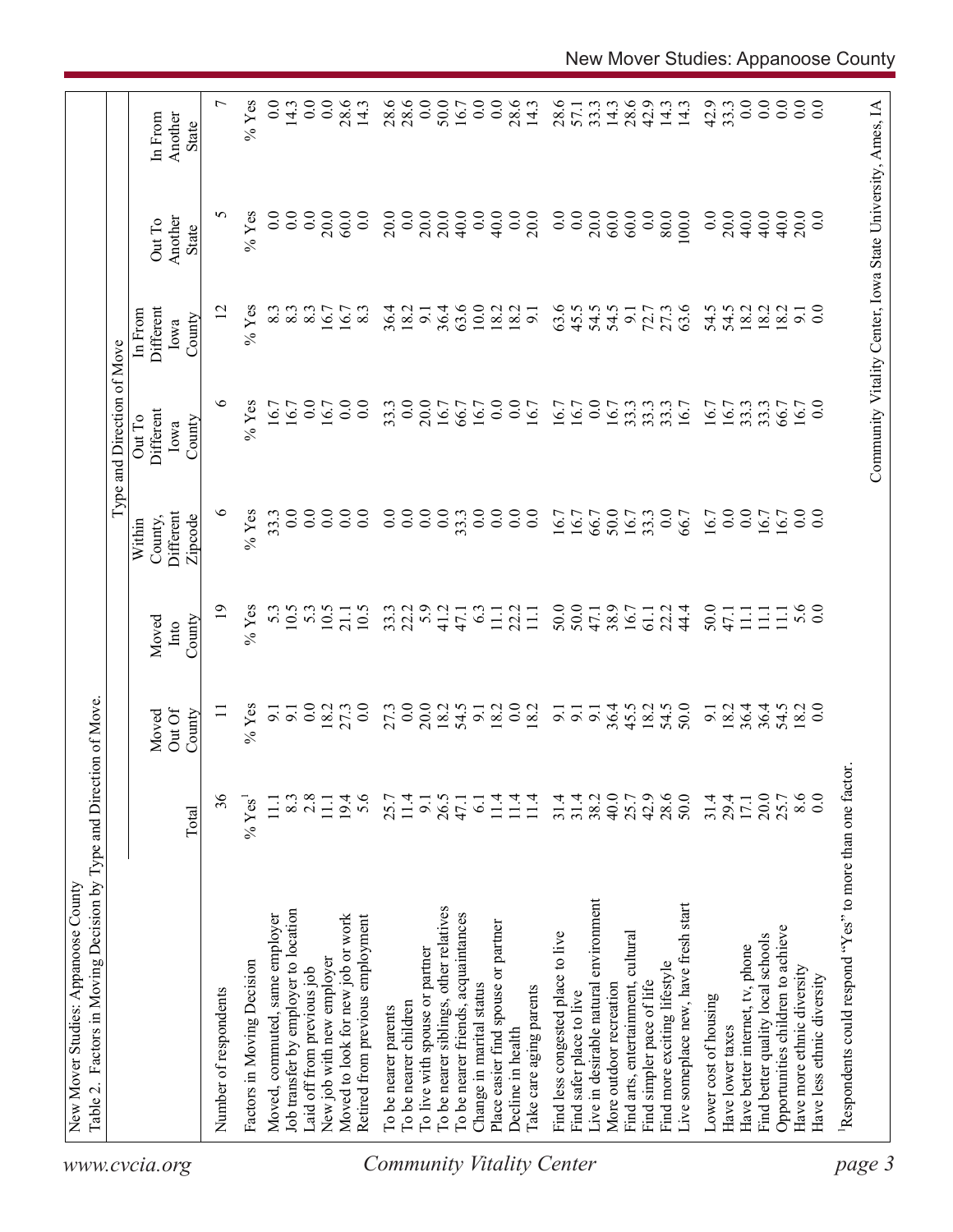| page 4                    | Table 3. Lived in Area Previously, Sources of Information, Ease of Finding Housing, and Household Income by Type and Direction of Move |                  |                                    |                 |                                |                                                            |                              |                         |                          |
|---------------------------|----------------------------------------------------------------------------------------------------------------------------------------|------------------|------------------------------------|-----------------|--------------------------------|------------------------------------------------------------|------------------------------|-------------------------|--------------------------|
|                           |                                                                                                                                        |                  |                                    |                 |                                | Type and Direction of Move                                 |                              |                         |                          |
|                           |                                                                                                                                        |                  | Out Of<br>Moved                    | Moved<br>Into   | Different<br>County,<br>Within | Different<br>Out To<br>Iowa                                | Different<br>In From<br>Iowa | Another<br>Out To       | In From<br>Another       |
|                           |                                                                                                                                        | Total            | County                             | County          | Zipcode                        | County                                                     | County                       | State                   | <b>State</b>             |
|                           | Number of respondents                                                                                                                  | 36               |                                    | $\overline{19}$ | $\circ$                        | $\circ$                                                    | 12                           | 5                       | $\overline{ }$           |
|                           | Previously had lived:                                                                                                                  | $%$ Yes          | $%$ Yes                            | $%$ Yes         | $%$ Yes                        | % $Y$ es                                                   | $%$ Yes                      | $\%$ Yes                | $%$ Yes                  |
|                           | In current state                                                                                                                       | 88.6             | 81.8                               | 88.9            | $100.0$                        | 100.0                                                      | 100.0                        | 60.0                    | 71.4                     |
|                           | In current county                                                                                                                      | 50.0             | 36.4                               | 41.2            | 100.0                          | 50.0                                                       | 40.0                         | 20.0                    | 42.9                     |
|                           | In or near current city/town                                                                                                           | 51.5             | $60.0$                             | 41.2            | 66.7                           | 80.0                                                       | 40.0                         | 40.0                    | 42.9                     |
|                           | Used source of information for move                                                                                                    | $% \text{Yes}^1$ | $%$ Yes                            | $%$ Yes         | % $Y$ es                       | $\%$ Yes                                                   | $%$ Yes                      | $\%$ Yes                | $%$ Yes                  |
|                           | Internet                                                                                                                               | 22.2             |                                    | 21.1            | 16.7                           | 33.3                                                       | 16.7                         | 20.0                    | 28.6                     |
|                           | IV, magazines, newspapers                                                                                                              | 27.8             |                                    | 26.3            | 33.3                           | 33.3                                                       | 33.3                         | 20.0                    | 14.3                     |
|                           | Current community resident                                                                                                             | 25.0             |                                    | 26.3            | 33.3                           | 16.7                                                       | $25.0$<br>33.3               | 20.0                    | 28.6                     |
|                           | Employer or co-workers                                                                                                                 | 30.6             | 27.3<br>27.3<br>28.4<br>27.7       | 31.6            | 16.7                           | 50.0                                                       |                              | 20.0                    | 28.6                     |
|                           | Friends and acquaintances                                                                                                              | 44.4             |                                    | 31.6            | 33.3                           | 66.7                                                       | 50.0                         | 80.0                    | 0.0                      |
|                           | Family                                                                                                                                 | 30.6             | 18.2                               | 42.1            | 16.7                           | 0.0                                                        | 41.7                         | 10.0                    | 42.9                     |
| Community Vitality Center | Travel or vacation to new location<br>Attended school or college there                                                                 | 13.9<br>2.8      | $\overline{0.0}$<br>$\overline{9}$ | 0.0<br>21.1     | $\overline{0.0}$<br>16.7       | 0.0<br>16.7                                                | 0.0<br>16.7                  | 0.0<br>$\overline{0}$ . | 28.6<br>$\overline{0}$ . |
|                           | Ease of finding housing at new location                                                                                                | $\%$             | $\%$                               | $\%$            | ℅                              | $\%$                                                       | $\%$                         | ℅                       | $\%$                     |
|                           | Very difficult (1)                                                                                                                     | 5.6              | $\overline{0.0}$                   | 10.5            | 0.0                            | 0.0                                                        | 8.3                          | 0.0                     | 14.3                     |
|                           | Somewhat difficult (2)                                                                                                                 | 33.3             | 36.4                               | 26.3            | 50.0                           | 50.0                                                       | 33.3                         | 20.0                    | 14.3                     |
|                           | $\widetilde{\omega}$<br>Neither difficult or easy                                                                                      | 5.6              | $\overline{5}$                     | 5.3             | 0.0                            | 0.0                                                        | 8.3                          | 20.0                    | 0.0                      |
|                           | Somewhat easy (4)<br>Very easy (5)                                                                                                     | 30.6<br>25.0     | 27.3                               | 36.8<br>21.1    | 33.3<br>16.7                   | 16.7<br>33.3                                               | 8.3<br>41.7                  | 20.0<br>40.0            | 28.6<br>42.9             |
|                           | $-5$<br>Average rating finding housing (1                                                                                              | 3.36             | 3.45                               | 3.32            | 3.33                           | 3.17                                                       | 3.08                         | 3.80                    | 3.71                     |
|                           | Household income for 2004                                                                                                              | $\%$             | $\%$                               | $\%$            | $\%$                           | $\%$                                                       | $\%$                         | $\%$                    | $\%$                     |
|                           | Less than $$20,000$ (1)                                                                                                                | 27.8             | 18.2                               | 26.3            | 50.0                           | 16.7                                                       | 33.3                         | 20.0                    | 14.3                     |
|                           | $$20,000 - $34,999 (2)$                                                                                                                | 30.6             | 18.2                               | 36.8            | 33.3                           | 33.3                                                       | 33.3                         | 0.0                     | 42.9                     |
|                           | $$35,000 - $49,999(3)$                                                                                                                 | $11.1\,$         |                                    | 5.3             | 16.7                           | 16.7                                                       | 8.3                          | 20.0                    | 0.0                      |
|                           | $$50,000 - $69,999(4)$                                                                                                                 | 5.6              | 0.0                                | 10.5            | 0.0                            | 0.0                                                        | $\frac{83}{8}$               | 0.0                     | 14.3                     |
|                           | $$70,000 - $99,999(5)$                                                                                                                 | 13.9             | 36.4                               | 5.3             | 0.0                            | 33.3                                                       |                              | 40.0                    | 0.0                      |
|                           | $\odot$<br>$$100,000 - $149,999$                                                                                                       | $\Xi$            | $\overline{5}$                     | 5.8             | 0.0                            | 0.0                                                        | 8.3                          | 20.0                    | 28.6                     |
|                           | \$150,000 or more (7)                                                                                                                  | 0.0              | $\overline{0}$ .                   | 0.0             | 0.0                            | 0.0                                                        | $\overline{0.0}$             | 0.0                     | 0.0                      |
|                           | Average income category $(1 - 7)$                                                                                                      | 2.81             | 3.45                               | 2.79            | $-1.67$                        | 3.00                                                       | 2.50                         | 4.00                    | 3.29                     |
| www.cvcia.org             | Respondents could respond "Yes" to more than one factor.                                                                               |                  |                                    |                 |                                |                                                            |                              |                         |                          |
|                           |                                                                                                                                        |                  |                                    |                 |                                | Community Vitality Center, Iowa State University, Ames, IA |                              |                         |                          |
|                           |                                                                                                                                        |                  |                                    |                 |                                |                                                            |                              |                         |                          |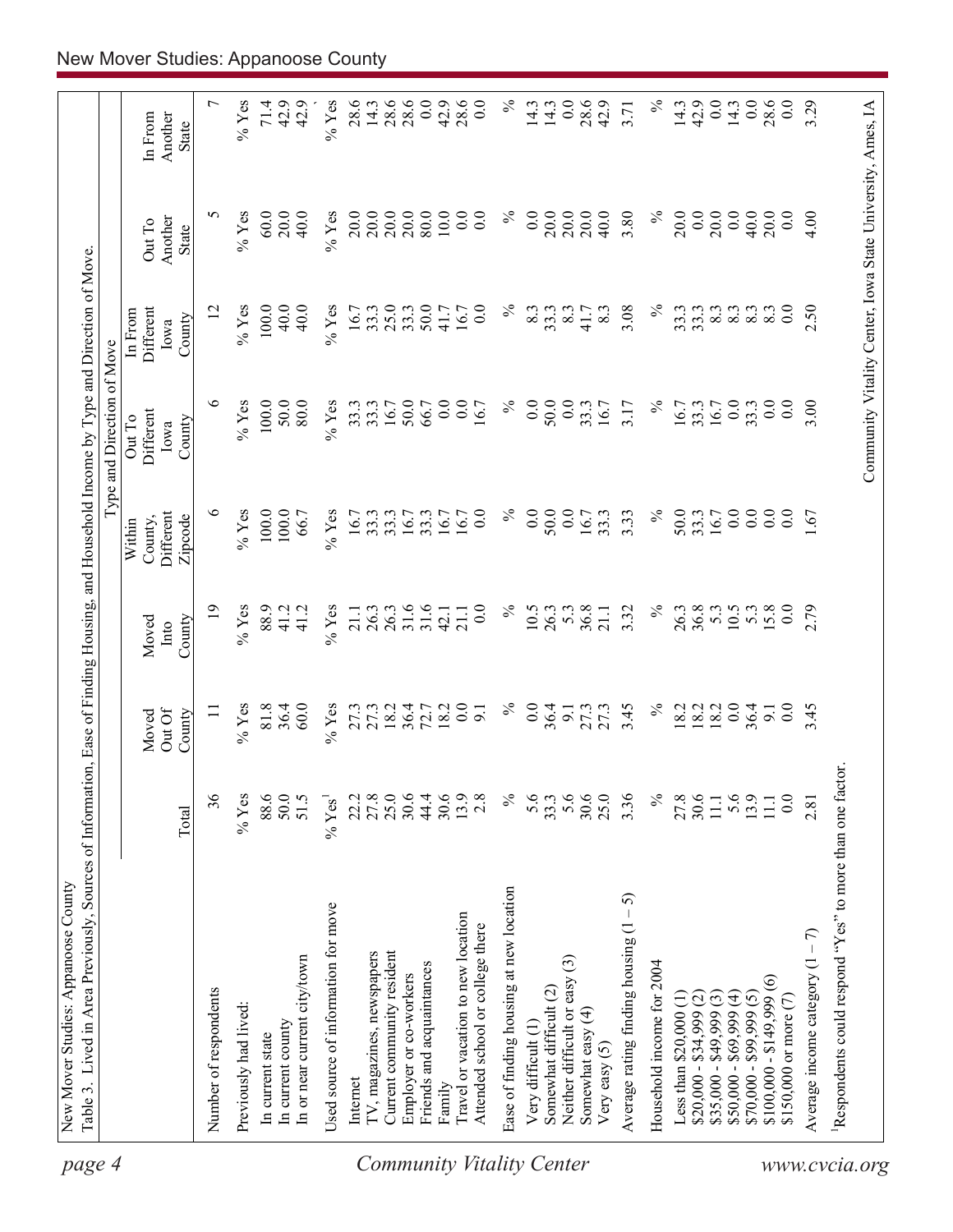| www.cvcia.org                                                           |                  |                           |                         |                                           | Type and Direction of Move                                 |                                        |                            |                             |
|-------------------------------------------------------------------------|------------------|---------------------------|-------------------------|-------------------------------------------|------------------------------------------------------------|----------------------------------------|----------------------------|-----------------------------|
|                                                                         | Total            | Out Of<br>County<br>Moved | County<br>Moved<br>Into | Different<br>Zipcode<br>County,<br>Within | Different<br>Out To<br>County<br>Iowa                      | Different<br>In From<br>County<br>Iowa | Another<br>Out To<br>State | Another<br>In From<br>State |
| Number of respondents                                                   | 36               | $\Box$                    | $\overline{1}$          | ৩                                         | ৩                                                          | 12                                     | 5                          | 7                           |
| Current location income compared with<br>previous location income       | $\%$             | $\%$                      | $\%$                    | $\%$                                      | $\%$                                                       | $\%$                                   | $\%$                       | $\%$                        |
| Significantly lower income (1)                                          | 16.7             | $\overline{0.0}$          | 26.3                    | 16.7                                      | $\overline{0}$ .                                           | 25.0                                   | $\overline{0}$ .           | 28.6                        |
| Somewhat lower income (2)                                               | $\Box$           | 9.1                       | 10.5                    | 16.7                                      | 16.7                                                       | 8.3                                    | $\overline{0.0}$           | 14.3                        |
| About same income (3)                                                   | 41.7             | 17.3                      | 42.1                    | 66.7                                      | 50.0                                                       | 41.7                                   | 0.0                        | 42.9                        |
| Somewhat higher income (4)                                              | 16.7             | 17.3                      | 15.8                    | $\overline{0.0}$                          | 33.3                                                       | 16.7                                   | 20.0                       | 14.3                        |
| Significantly higher income (5)                                         | 13.9             | 36.4                      | 5.3                     | 0.0                                       | 0.0                                                        | 8.3                                    | 80.0                       | 0.0                         |
| Average comparison income $(1 - 5)$<br><b>Community Vitality Center</b> | 3.00             | 3.91                      | 2.63                    | 2.50                                      | 3.17                                                       | 2.75                                   | 4.80                       | 2.43                        |
| Satisfaction with previous location                                     | $\%$             | $\%$                      | $\%$                    | $\%$                                      | $\%$                                                       | $\%$                                   | $\%$                       | $\%$                        |
| Very dissatisfied (1)                                                   | 20.0             | 10.0                      | 21.1                    | 33.3                                      | 0.0                                                        | 25.0                                   | 20.0                       | 14.3                        |
| Somewhat dissatisfied (2)                                               | $17.1\,$         | $10.0\,$                  | 21.1                    | 16.7                                      | 0.0                                                        | 25.0                                   | 20.0                       | 14.3                        |
| Neither dissatisfied or satisfied (3)                                   | 11.4             | 20.0                      | 5.3                     | 16.7                                      | 40.0                                                       | 8.3                                    | 0.0                        | 0.0                         |
| Somewhat satisfied (4)                                                  | 22.9             | 40.0                      | 15.8                    | 16.7                                      | 60.0                                                       | $\overline{0}$ .                       | 20.0                       | 42.9                        |
| Very satisfied (5)                                                      | 28.6             | 20.0                      | 36.8                    | 16.7                                      | 0.0                                                        | 41.7                                   | 40.0                       | 28.6                        |
| Average satisfaction previous $(1 - 5)$                                 | 3.23             | 3.50                      | 3.26                    | 2.67                                      | 3.60                                                       | 3.08                                   | 3.40                       | 3.57                        |
| Satisfaction with current location                                      | $\%$             | $\%$                      | $\%$                    | $\%$                                      | $\%$                                                       | $\%$                                   | $\%$                       | $\%$                        |
| Very dissatisfied (1)                                                   | 5.6              | 0.0                       | 10.5                    | 0.0                                       | 0.0                                                        | 8.3                                    | 0.0                        | 14.3                        |
| Somewhat dissatisfied (2)                                               | 11.1             | 9.1                       | 15.8                    | 0.0                                       | 0.0                                                        | 8.3                                    | 20.0                       | 28.6                        |
| Neither dissatisfied or satisfied (3)                                   | $2.8$            | $0.0\,$                   | 5.3                     | 0.0                                       | 0.0                                                        | $0.0\,$                                | 0.0                        | 14.3                        |
| Somewhat satisfied (4)                                                  | 27.8             | 18.2                      | 26.3                    | 50.0                                      | 33.3                                                       | 16.7                                   | 0.0                        | 42.9                        |
| Very satisfied (5)                                                      | 52.8             | 72.7                      | 42.1                    | 50.0                                      | 66.7                                                       | 66.7                                   | 80.0                       | 0.0                         |
| Average satisfaction current $(1 - 5)$                                  | 4.11             | 4.54                      | 3.74                    | 4.50                                      | 4.67                                                       | 4.25                                   | 4.40                       | 2.86                        |
| Would do move over again                                                | $\%$             | $\%$                      | $\%$                    | $\%$                                      | $\%$                                                       | $\%$                                   | $\%$                       | $\%$                        |
| Definitely not (1)                                                      |                  | 0.0                       | 10.5                    | 0.0                                       | 0.0                                                        | 8.3                                    | 0.0                        | 14.3                        |
| Probably not (2)                                                        | 5.6              | 0.0                       | 53                      | 16.7                                      | 0.0                                                        | 8.3                                    | 0.0                        | 0.0                         |
| Undecided (3)                                                           | $11.1$<br>$27.8$ | 27.3                      | 5.3                     | $0.0\,$                                   | 16.7                                                       | 0.0                                    | 40.0                       | 14.3                        |
| Probably yes (4)                                                        |                  | 36.4                      | 26.3                    | 16.7                                      | 33.3                                                       | 25.0                                   | 40.0                       | 28.6                        |
| Definitely yes (5)                                                      | 50.0             | 36.4                      | 52.6                    | 66.7                                      | 50.0                                                       | 58.3                                   | 50.0                       | 42.9                        |
| ဂ<br>Average rating do move over (1                                     | 4.11             | 4.09                      | 4.05                    | 4.33                                      | 4.33                                                       | 4.17                                   | 3.80                       | 3.86                        |
| page 5                                                                  |                  |                           |                         |                                           | Community Vitality Center, Iowa State University, Ames, IA |                                        |                            |                             |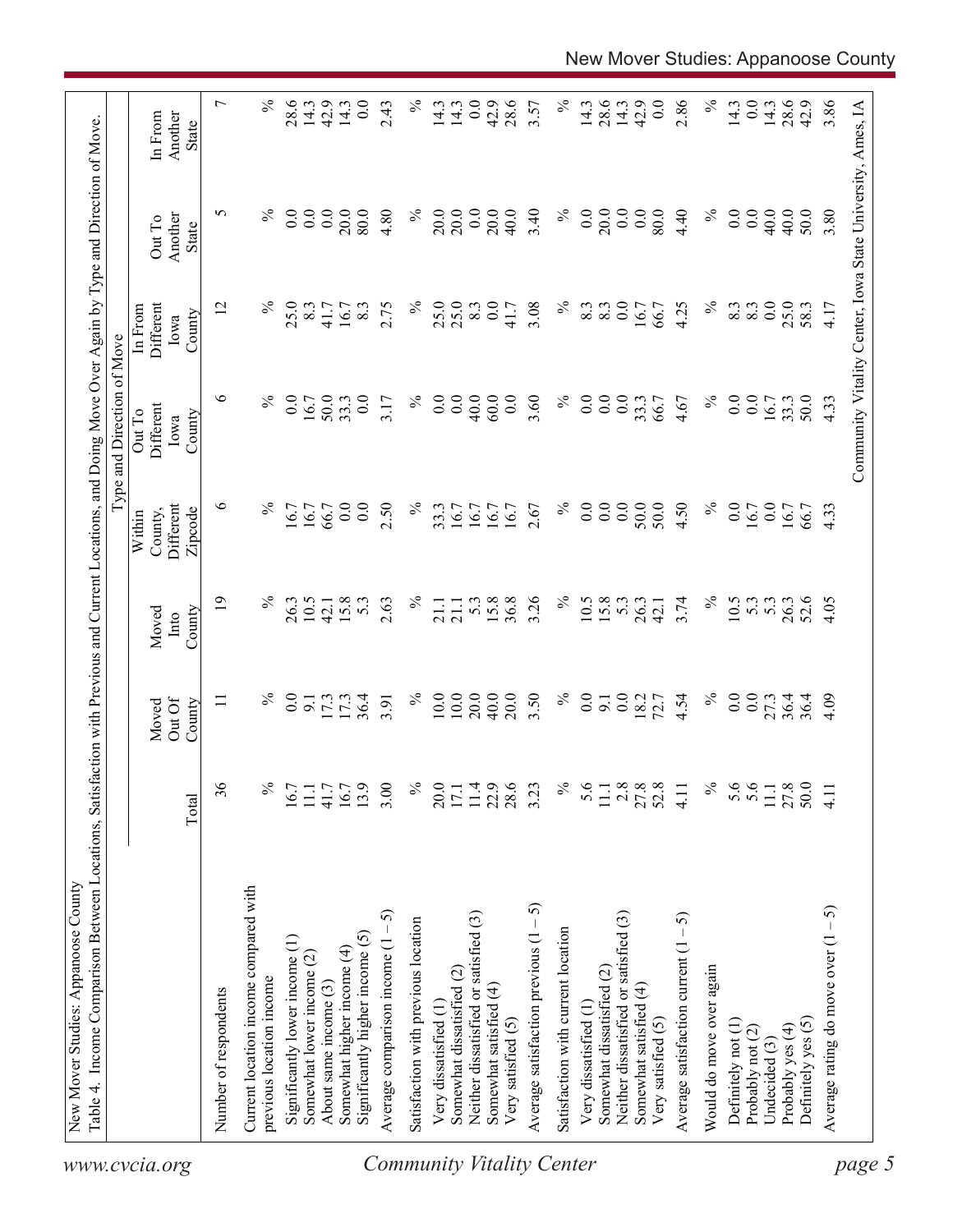| 48.0<br>$\%$<br>366<br>18.9<br>$\%$<br>49.6<br>$\%$<br>8.6<br>61.9<br>20.5<br>$\%$<br>14.5<br>50.4<br>$\overline{4}$<br>16.3<br>9.1<br>County<br>Moved<br>Into<br>$\%$<br>$\%$<br>$\%$<br>42.0<br>22.0<br>9.8<br>$\%$<br>61.8<br>9.0<br>5.8<br>57.7<br>42.3<br>15.8<br>13.3<br>16.7<br>327<br>Out Of<br>County<br>Moved<br>46.0<br>$\%$<br>$\%$<br>54.5<br>$\%$<br>$\%$<br>737<br>13.2<br>45.5<br>$12.0$<br>62.4<br>9.4<br>$17.3$<br>28.3<br>21.3<br>16.3<br>5.1<br>Total<br>% High school graduate or equivalent<br>Highest level of education completed<br>% Less than high school graduate<br>% Divorced or separated<br>Number of respondents<br>Selected age categories<br>Median age in years<br>% Age 70 or older<br>% Never married<br>% Age $25 - 34$<br>Marital status<br>% Widowed<br>% Married<br>% Female<br>% Male<br>Gender | 206<br>43.0<br>$\%$<br>$\%$<br>$\%$<br>20.9<br>54.6<br>45.4<br>10.2<br>Different<br>Out To<br>County<br>Iowa<br>45.0<br>$\%$<br>85<br>54.8<br>$\%$<br>24.7<br>20.0<br>$\%$<br>45.2<br>Different<br>County,<br>Zipcode<br>Within | $\%$<br>44.0<br>12.6<br>$\%$<br>207<br>21.7<br>In From<br>Different<br>County<br>Iowa | Out To                   |                             |
|--------------------------------------------------------------------------------------------------------------------------------------------------------------------------------------------------------------------------------------------------------------------------------------------------------------------------------------------------------------------------------------------------------------------------------------------------------------------------------------------------------------------------------------------------------------------------------------------------------------------------------------------------------------------------------------------------------------------------------------------------------------------------------------------------------------------------------------------|---------------------------------------------------------------------------------------------------------------------------------------------------------------------------------------------------------------------------------|---------------------------------------------------------------------------------------|--------------------------|-----------------------------|
|                                                                                                                                                                                                                                                                                                                                                                                                                                                                                                                                                                                                                                                                                                                                                                                                                                            |                                                                                                                                                                                                                                 |                                                                                       | Another<br>State         | In From<br>Another<br>State |
|                                                                                                                                                                                                                                                                                                                                                                                                                                                                                                                                                                                                                                                                                                                                                                                                                                            |                                                                                                                                                                                                                                 |                                                                                       | 121                      | 159                         |
|                                                                                                                                                                                                                                                                                                                                                                                                                                                                                                                                                                                                                                                                                                                                                                                                                                            |                                                                                                                                                                                                                                 |                                                                                       | 41.0                     | 53.5                        |
|                                                                                                                                                                                                                                                                                                                                                                                                                                                                                                                                                                                                                                                                                                                                                                                                                                            |                                                                                                                                                                                                                                 |                                                                                       | $\%$                     | $\%$                        |
|                                                                                                                                                                                                                                                                                                                                                                                                                                                                                                                                                                                                                                                                                                                                                                                                                                            |                                                                                                                                                                                                                                 |                                                                                       | 24.0<br>$\overline{9}$ . | 17.0<br>15.1                |
|                                                                                                                                                                                                                                                                                                                                                                                                                                                                                                                                                                                                                                                                                                                                                                                                                                            |                                                                                                                                                                                                                                 |                                                                                       | $\%$                     | $\%$                        |
|                                                                                                                                                                                                                                                                                                                                                                                                                                                                                                                                                                                                                                                                                                                                                                                                                                            |                                                                                                                                                                                                                                 | 46.1                                                                                  | 63.0                     | 56.1                        |
|                                                                                                                                                                                                                                                                                                                                                                                                                                                                                                                                                                                                                                                                                                                                                                                                                                            |                                                                                                                                                                                                                                 | 53.9                                                                                  | 37.0                     | 43.9                        |
|                                                                                                                                                                                                                                                                                                                                                                                                                                                                                                                                                                                                                                                                                                                                                                                                                                            |                                                                                                                                                                                                                                 | $\%$                                                                                  | $\%$                     | $\%$                        |
|                                                                                                                                                                                                                                                                                                                                                                                                                                                                                                                                                                                                                                                                                                                                                                                                                                            | 13.8<br>10.7                                                                                                                                                                                                                    | 10.8                                                                                  | 19.3                     | 5.7                         |
|                                                                                                                                                                                                                                                                                                                                                                                                                                                                                                                                                                                                                                                                                                                                                                                                                                            | 16.8<br>60.1<br>64.3<br>14.3                                                                                                                                                                                                    | 25.0<br>57.4                                                                          | 64.7                     | 14.5<br>67.7                |
|                                                                                                                                                                                                                                                                                                                                                                                                                                                                                                                                                                                                                                                                                                                                                                                                                                            | 9.4<br>10.7                                                                                                                                                                                                                     | 6.9                                                                                   | $7.6$<br>8.4             | 12.0                        |
|                                                                                                                                                                                                                                                                                                                                                                                                                                                                                                                                                                                                                                                                                                                                                                                                                                            | $\%$                                                                                                                                                                                                                            | $\%$<br>$\%$                                                                          | $\%$                     | $\%$                        |
|                                                                                                                                                                                                                                                                                                                                                                                                                                                                                                                                                                                                                                                                                                                                                                                                                                            | 6.8<br>7.2                                                                                                                                                                                                                      | $3.\overline{5}$                                                                      | 4.2                      | 5.0                         |
|                                                                                                                                                                                                                                                                                                                                                                                                                                                                                                                                                                                                                                                                                                                                                                                                                                            | 20.0<br>25.0                                                                                                                                                                                                                    | 17.6                                                                                  | $11.0\,$                 | 14.6                        |
| 30.3<br>26.0<br>% Some college or vocational training                                                                                                                                                                                                                                                                                                                                                                                                                                                                                                                                                                                                                                                                                                                                                                                      | 31.2<br>28.6                                                                                                                                                                                                                    | 29.3                                                                                  | 16.9                     | 31.6                        |
| 38.5<br>10.7<br>11.8<br>10.6<br>38.8<br>% Bachelor degree or more<br>% Associate degree                                                                                                                                                                                                                                                                                                                                                                                                                                                                                                                                                                                                                                                                                                                                                    | 12.7<br>29.8<br>6.6                                                                                                                                                                                                             | 12.7<br>37.0                                                                          | 57.6<br>10.2             | 40.5<br>8.2                 |
| Most important reason for moving                                                                                                                                                                                                                                                                                                                                                                                                                                                                                                                                                                                                                                                                                                                                                                                                           |                                                                                                                                                                                                                                 |                                                                                       |                          |                             |
| 498<br>458<br>1,011<br>Number of reasons                                                                                                                                                                                                                                                                                                                                                                                                                                                                                                                                                                                                                                                                                                                                                                                                   | 289<br>115                                                                                                                                                                                                                      | 288                                                                                   | 169                      | 210                         |
| $\%$<br>$\%$<br>$\approx$<br>Type of reason                                                                                                                                                                                                                                                                                                                                                                                                                                                                                                                                                                                                                                                                                                                                                                                                | $\%$<br>$\%$                                                                                                                                                                                                                    | $\%$                                                                                  | $\approx$                | $\%$                        |
| 36.5<br>47.2<br>38.4<br>Work, income, retirement, education                                                                                                                                                                                                                                                                                                                                                                                                                                                                                                                                                                                                                                                                                                                                                                                | 45.0<br>15.7                                                                                                                                                                                                                    | 36.1                                                                                  | 50.9                     | 37.1                        |
| 27.5<br>18.1<br>Family, friends, health                                                                                                                                                                                                                                                                                                                                                                                                                                                                                                                                                                                                                                                                                                                                                                                                    | 20.8<br>13.9                                                                                                                                                                                                                    | 23.3                                                                                  | 13.6                     | 33.3                        |
| 21.9<br>22.0<br>22.3<br>22.0<br>15.7<br>Community, services, amenities                                                                                                                                                                                                                                                                                                                                                                                                                                                                                                                                                                                                                                                                                                                                                                     | $18.0\,$<br>19.1                                                                                                                                                                                                                | 21.2                                                                                  | 29.0                     | 22.9                        |
| 12.4<br>$10.5$<br>2.2<br>Housing                                                                                                                                                                                                                                                                                                                                                                                                                                                                                                                                                                                                                                                                                                                                                                                                           | $13.8$<br>2.3<br>$50.4$<br>0.9                                                                                                                                                                                                  | 17.0                                                                                  | 4.7                      | 62                          |
| 1.6<br>$\frac{6}{1}$<br>Other                                                                                                                                                                                                                                                                                                                                                                                                                                                                                                                                                                                                                                                                                                                                                                                                              |                                                                                                                                                                                                                                 | 2.3                                                                                   | 1.8                      | $\overline{0.5}$            |
| use some respondents gave more than one reason.<br>Number of reasons exceeds number of respondents beca-                                                                                                                                                                                                                                                                                                                                                                                                                                                                                                                                                                                                                                                                                                                                   |                                                                                                                                                                                                                                 |                                                                                       |                          |                             |
|                                                                                                                                                                                                                                                                                                                                                                                                                                                                                                                                                                                                                                                                                                                                                                                                                                            |                                                                                                                                                                                                                                 | Community Vitality Center, Iowa State University, Ames, IA                            |                          |                             |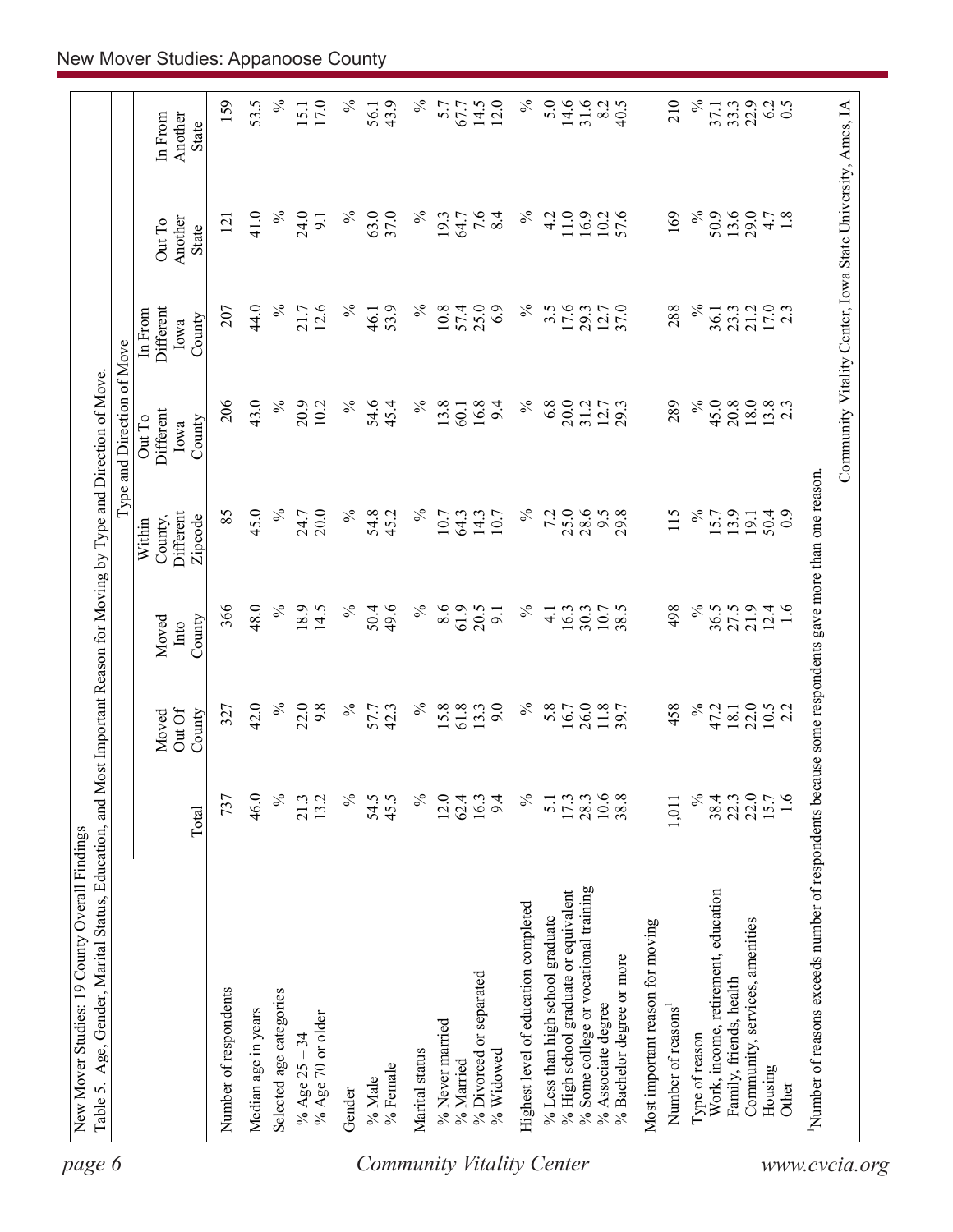| www.cvcia.org                    | Table 6. Factors in Moving Decision by Type and Direction of Move. |                  |                           |                         | Within                          | Type and Direction of Move<br>Out To | In From                     |                                                            |                                    |
|----------------------------------|--------------------------------------------------------------------|------------------|---------------------------|-------------------------|---------------------------------|--------------------------------------|-----------------------------|------------------------------------------------------------|------------------------------------|
|                                  |                                                                    | Total            | Out Of<br>County<br>Moved | County<br>Moved<br>Into | Different<br>Zipcode<br>County, | Different<br>County<br>Iowa          | Different<br>County<br>Iowa | Another<br>Out To<br>State                                 | Another<br>In From<br><b>State</b> |
|                                  | Number of respondents                                              | 737              | 327                       | 366                     | 85                              | 206                                  | 207                         | $\overline{121}$                                           | 159                                |
|                                  | Factors in Moving Decision                                         | $%$ Yes          | $%$ Yes                   | $%$ Yes                 | $%$ Yes                         | $%$ Yes                              | $%$ Yes                     | $%$ Yes                                                    | $%$ Yes                            |
|                                  | Moved, commuted, same employer                                     | 14.2             | 12.6                      | 13.3                    | 28.8                            | 16.7                                 | 18.8                        | 5.5                                                        | $6\dot{4}$                         |
|                                  | Job transfer by employer to location                               | 7.6              | 9.8                       | $\overline{7.1}$        |                                 | 7.8                                  | $\frac{0}{4}$               | 13.4                                                       | $11.0$                             |
|                                  | Laid off from previous job                                         | 4.9              | 7.9                       | 3.4                     | 0.0                             | 8.3                                  | $\overline{3}$ .            | $\overline{7.1}$                                           | 3.9                                |
|                                  | New job with new employer                                          | 26.7             |                           | 24.7                    | 3.8                             | 29.7                                 | 25.6                        | 42.1                                                       | 23.5                               |
|                                  | Moved to look for new job or work                                  | 16.5             | $34.3$<br>19.4            | 15.9                    | 5.0                             | 15.0                                 | 13.6                        | 27.0                                                       | 18.8                               |
|                                  | Retired from previous employment                                   | 14.4             | $\overline{111}$          | 16.9                    | 12.2                            | 10.8                                 | 14.6                        | 11.7                                                       | 19.9                               |
|                                  | To be nearer parents                                               | 23.7             | 21.0                      | 30.5                    |                                 | 19.7                                 | 30.2                        | 23.1                                                       | 30.9                               |
|                                  | To be nearer children                                              | 20.1             | 21.3                      | 22.3                    | $7.\overline{5}$                | 24.4                                 | 19.7                        | 16.0                                                       | 25.6                               |
|                                  | To live with spouse or partner                                     |                  | 15.5                      | 14.3                    | 16.5                            | 17.6                                 | 19.0                        | 12.0                                                       | 8.0                                |
|                                  | To be nearer siblings, other relatives                             | 15.0<br>30.5     | 26.6                      | 38.4                    | $\Box$                          | 24.7                                 | 34.3                        | 29.7                                                       | 43.6                               |
|                                  | To be nearer friends, acquaintances                                | 29.6             | 29.3                      | 32.6                    | 21.5                            | 30.7                                 | 34.8                        | 27.0                                                       | 29.6                               |
|                                  | Change in marital status                                           | 13.2             | 12.1                      | 13.3                    | 16.0                            | 12.6                                 | 16.0                        | 11.1                                                       | 9.8                                |
|                                  | Place easier find spouse or partner                                | 7.9              | 12.7                      | 4.2                     | 3.7                             | 9.6                                  |                             | 17.9                                                       | 2.6                                |
|                                  | Decline in health                                                  | 10.4             | 7.6                       | 11.5                    | 12.3                            | 8.5                                  | 5.5                         | 6.0                                                        | 17.4                               |
| <b>Community Vitality Center</b> | Take care aging parents                                            | 5.9              | $\overline{51}$           | $\frac{6}{7}$           |                                 |                                      | 5.5                         | 6.0                                                        | 10.4                               |
|                                  | Find less congested place to live                                  | 28.2             | 15.2                      | 39.2                    | 27.2                            | 20.6                                 | 32.3                        | 6.0                                                        | 48.1                               |
|                                  | Find safer place to live                                           | 26.1             | 15.9                      | 35.9                    |                                 | 21.3                                 | 30.0                        | 6.8                                                        | 43.5                               |
|                                  | Live in desirable natural environment                              | 35.8             | 29.9                      | 43.5                    | $18.5$<br>25.9                  | 31.0                                 | 43.8                        | 28.2                                                       | 43.1                               |
|                                  | More outdoor recreation                                            | 29.3             | 28.3                      | $31.7$<br>$15.8$        | 22.2                            | 24.2                                 | 36.1                        | 35.0                                                       | 26.0                               |
|                                  | Find arts, entertainment, cultural                                 | 23.7             | 36.1                      |                         | 6.2                             | 28.1                                 | 16.9                        | 49.6                                                       | 14.3                               |
|                                  | Find simpler pace of life                                          | $36.8$<br>$22.4$ | 25.2                      | 49.6                    | 24.7                            | 30.0                                 | 44.8                        | 16.9                                                       | 55.8                               |
|                                  | Find more exciting lifestyle                                       |                  | 31.3                      | 17.7                    | 8.6                             | 25.0                                 | 21.4                        | 41.9                                                       | 13.0                               |
|                                  | Live someplace new, have fresh start                               | 41.4             | 39.5                      | 43.2                    | 37.0                            | 38.2                                 | 43.8                        | 41.7                                                       | 42.5                               |
|                                  | Lower cost of housing                                              | 31.7             | 20.1                      | 41.5                    | 32.9                            | 26.3                                 | 35.3                        | 9.5                                                        | 49.4                               |
|                                  | Have lower taxes                                                   | 25.5             | 18.6                      | 34.0                    | 15.9                            | 18.5                                 | 30.3                        | 19.0                                                       | 38.8                               |
|                                  | Have better internet, tv, phone                                    | 8.3              | 12.4                      | 6.2                     | 1.2                             | 11.6                                 | $8.\overline{5}$            | 13.8                                                       | $3.\overline{3}$                   |
|                                  | Find better quality local schools                                  | 14.0             | 12.1                      | 17.3                    | 8.6                             | 13.7                                 | 16.6                        | 9.4                                                        | 18.2                               |
|                                  | Opportunities children to achieve                                  | 19.3             |                           | 19.2                    | 14.8                            | 20.8                                 | 19.0                        | 20.5                                                       | 19.5                               |
|                                  | Have more ethnic diversity                                         | 10.3             | 20.7<br>16.9              | 5.9                     |                                 | $9.\overline{6}$<br>3.1              | 7.0                         | 29.3                                                       |                                    |
|                                  | Have less ethnic diversity                                         | $4\overline{4}$  | 2.6                       |                         | $\frac{2}{3}$ .7                |                                      | 4.0                         |                                                            | $4.6$<br>9.2                       |
| page                             | Respondents could respond "Yes" to more than one factor            |                  |                           |                         |                                 |                                      |                             |                                                            |                                    |
|                                  |                                                                    |                  |                           |                         |                                 |                                      |                             |                                                            |                                    |
|                                  |                                                                    |                  |                           |                         |                                 |                                      |                             | Community Vitality Center, Iowa State University, Ames, IA |                                    |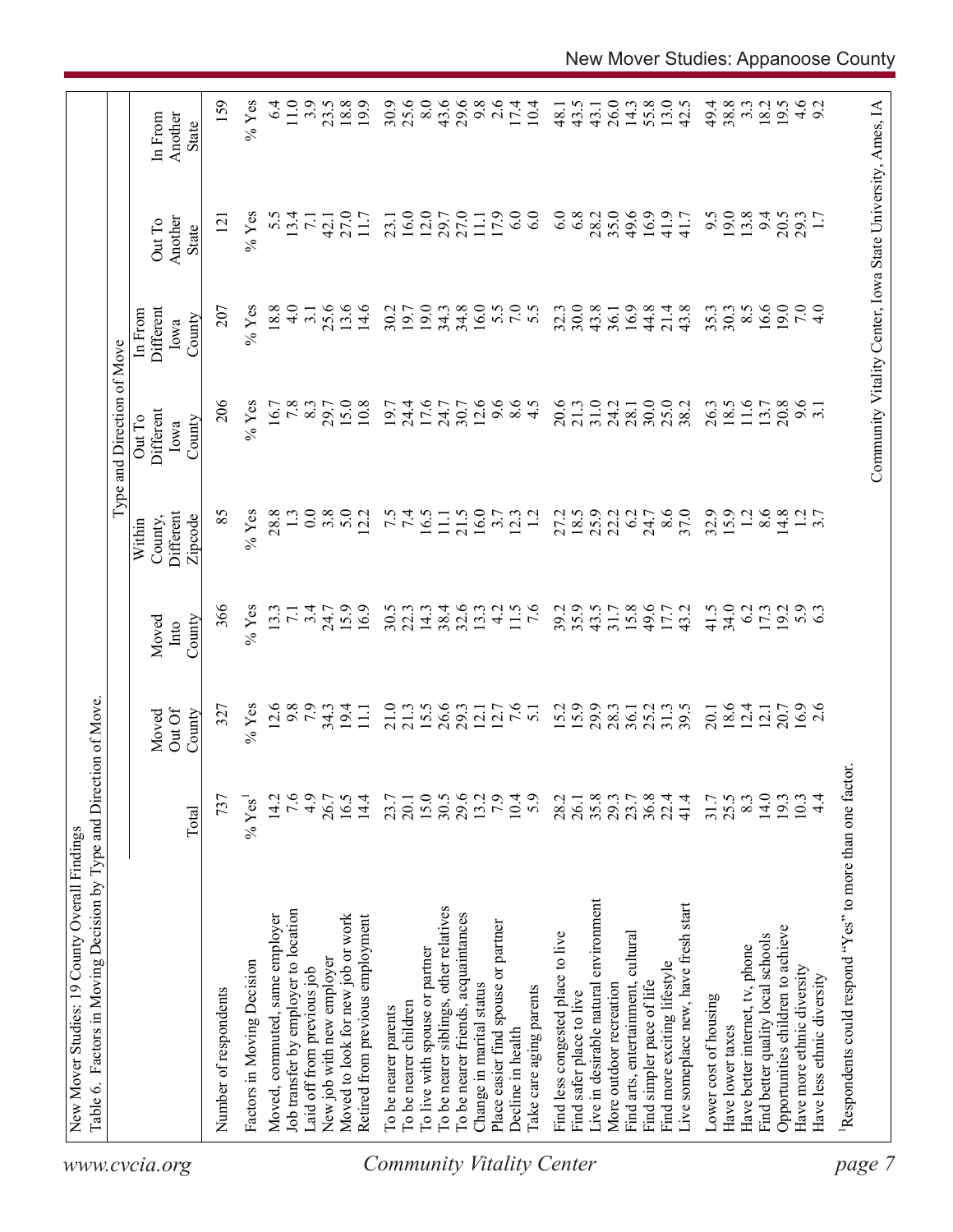| page 8                    |                                                                        |                      |                           |                         |                                           | Type and Direction of Move                                 |                                        |                            |                             |
|---------------------------|------------------------------------------------------------------------|----------------------|---------------------------|-------------------------|-------------------------------------------|------------------------------------------------------------|----------------------------------------|----------------------------|-----------------------------|
|                           |                                                                        | Total                | Out Of<br>County<br>Moved | County<br>Moved<br>Into | Different<br>Zipcode<br>County,<br>Within | Different<br>Out To<br>County<br>Iowa                      | Different<br>In From<br>County<br>Iowa | Another<br>Out To<br>State | In From<br>Another<br>State |
|                           | Number of respondents                                                  | 737                  | 327                       | 366                     | 85                                        | 206                                                        | 207                                    | $\overline{5}$             | 159                         |
|                           | Previously had lived:                                                  | $%$ Yes              | $%$ Yes                   | $%$ Yes                 | $%$ Yes                                   | $%$ Yes                                                    | $%$ Yes                                | $\%$ Yes                   | $%$ Yes                     |
|                           | In current state                                                       | 77.2                 | 73.9                      | 77.6                    | 97.5                                      | 95.5                                                       | 96.9                                   | 36.8                       | 53.5                        |
|                           | In current county                                                      | 38.6                 | 28.3                      | 34.3                    | 100.0                                     | 33.9                                                       | 36.5                                   | 31.5                       | 33.9                        |
|                           | In or near current city/town                                           | 34.2                 | 28.5                      | 32.3                    | 69.9                                      | 34.0                                                       | 35.6                                   | 18.7                       | 27.9                        |
|                           | Used source of information for move                                    | $%$ Yes <sup>1</sup> | $%$ Yes                   | $%$ Yes                 | $\%$ Yes                                  | $%$ Yes                                                    | $%$ Yes                                | $%$ Yes                    | $%$ Yes                     |
|                           | Internet                                                               | 31.2                 |                           | 30.3                    | 14.1                                      | 26.7                                                       | 24.6                                   | 49.6                       | 37.7                        |
|                           | TV, magazines, newspapers                                              | 22.3                 | $35.2$<br>$24.8$          | 20.5                    | 20.0                                      | 22.8                                                       | 22.7                                   | 28.1                       | 17.6                        |
|                           | Current community resident                                             | 22.0                 | 21.4                      | 23.0                    | 18.8                                      | 19.4                                                       | 20.8                                   | 24.8                       | $25.8$<br>$22.6$            |
|                           | Employer or co-workers                                                 | 23.6                 | 26.3                      | 23.5                    | 16.5                                      | 25.2                                                       | 24.2                                   | 28.                        |                             |
|                           | Friends and acquaintances                                              | 36.6                 | 39.4                      | 35.0                    | 34.1                                      | 36.4                                                       | 38.6                                   | 44.6                       | 30.2                        |
|                           | Family                                                                 | 41.2                 | 37.0                      | 44.0                    | 42.4                                      | 37.4                                                       | 41.5                                   | 36.4                       | 47.2                        |
| Community Vitality Center | Travel or vacation to new location<br>Attended school or college there | 14.2<br>6.9          | 15.6<br>7.0               | 15.8<br>63              | 2.4<br>$\overline{7.1}$                   | 10.2<br>$7\cdot3$                                          | 12.6<br>3.9                            | 24.8<br>6.6                | 9.4<br>20.1                 |
|                           | Ease of finding housing at new location                                | $\%$                 | $\%$                      | $\%$                    | $\%$                                      | $\%$                                                       | $\%$                                   | $\%$                       | $\%$                        |
|                           | Very difficult (1)                                                     | 8.8                  | 5.9                       | 12.2                    | 9.4                                       | 7.8                                                        | 9.3                                    | 2.5                        | 16.0                        |
|                           | Somewhat difficult (2)                                                 | 20.6                 | 24.2                      | 18.1                    | 18.8                                      | 23.0                                                       | 18.6                                   | 26.3                       | 17.3                        |
|                           | Neither difficult or easy (3)                                          | 16.5                 | 15.2                      | 15.3                    | 21.2                                      | 14.7                                                       | 17.2                                   | 16.1                       | 12.8                        |
|                           | Somewhat easy (4)<br>Very easy $(5)$                                   | 31.6<br>22.4         | 32.0<br>22.7              | 31.4<br>23.1            | 20.0<br>30.6                              | 30.9<br>23.5                                               | 31.4<br>23.5                           | 33.9<br>21.2               | 22.4<br>31.4                |
|                           | 5<br>Average rating finding housing (1                                 | 3.47                 | 3.51                      | 3.43                    | 3.44                                      | 3.47                                                       | 3.49                                   | 3.58                       | 3.36                        |
|                           | Household income for 2004                                              | $\%$                 | $\%$                      | $\%$                    | $\%$                                      | $\%$                                                       | $\%$                                   | $\%$                       | $\%$                        |
|                           | Less than $$20,000$ $(1)$                                              | 17.3                 | 16.0                      | 18.8                    | 19.0                                      | 18.0                                                       | 18.4                                   | 12.6                       | 19.4                        |
|                           | $$20,000 - $34,999 (2)$                                                | 23.0                 | 21.6                      | 23.3                    | 26.6                                      | 25.0                                                       | 24.3                                   | 16.0                       | 21.9                        |
|                           | $$35,000 - $49,999(3)$                                                 |                      | 18.2                      |                         | 22.8                                      | 18.0                                                       | 20.4                                   | 18.5                       | 14.2                        |
|                           | $$50,000 - $69,999 (4)$                                                | 18.5                 | 18.2                      | 19.1                    | 15.2                                      | 18.0                                                       | 21.4                                   | 18.5                       | 16.1                        |
|                           | $$70,000 - $99,999(5)$                                                 | 12.4                 | 13.8                      | 11.9                    | 8.9                                       | 12.5                                                       | 12.6                                   | 16.0                       | 11.0                        |
|                           | $\widehat{\circ}$<br>$$100,000 - $149,999$                             | 7.7                  | $8.\overline{5}$          | 72                      | $3.\overline{8}$                          | 6.5                                                        | $\frac{1}{5}$                          | 11.8                       | 14.8                        |
|                           | \$150,000 or more $(7)$                                                | 2.9                  | $3.\overline{8}$          | $\overline{1.9}$        | 3.8                                       | 2.0                                                        |                                        | 6.7                        | 2.6                         |
|                           | Average income category $(1 - 7)$                                      | 3.20                 | 3.33                      | 3.11                    | 2.95                                      | 3.10                                                       | 2.96                                   | 3.71                       | 3.32                        |
| www.cvcia.org             | Respondents could respond "Yes" to more than one factor.               |                      |                           |                         |                                           |                                                            |                                        |                            |                             |
|                           |                                                                        |                      |                           |                         |                                           | Community Vitality Center, Iowa State University, Ames, IA |                                        |                            |                             |
|                           |                                                                        |                      |                           |                         |                                           |                                                            |                                        |                            |                             |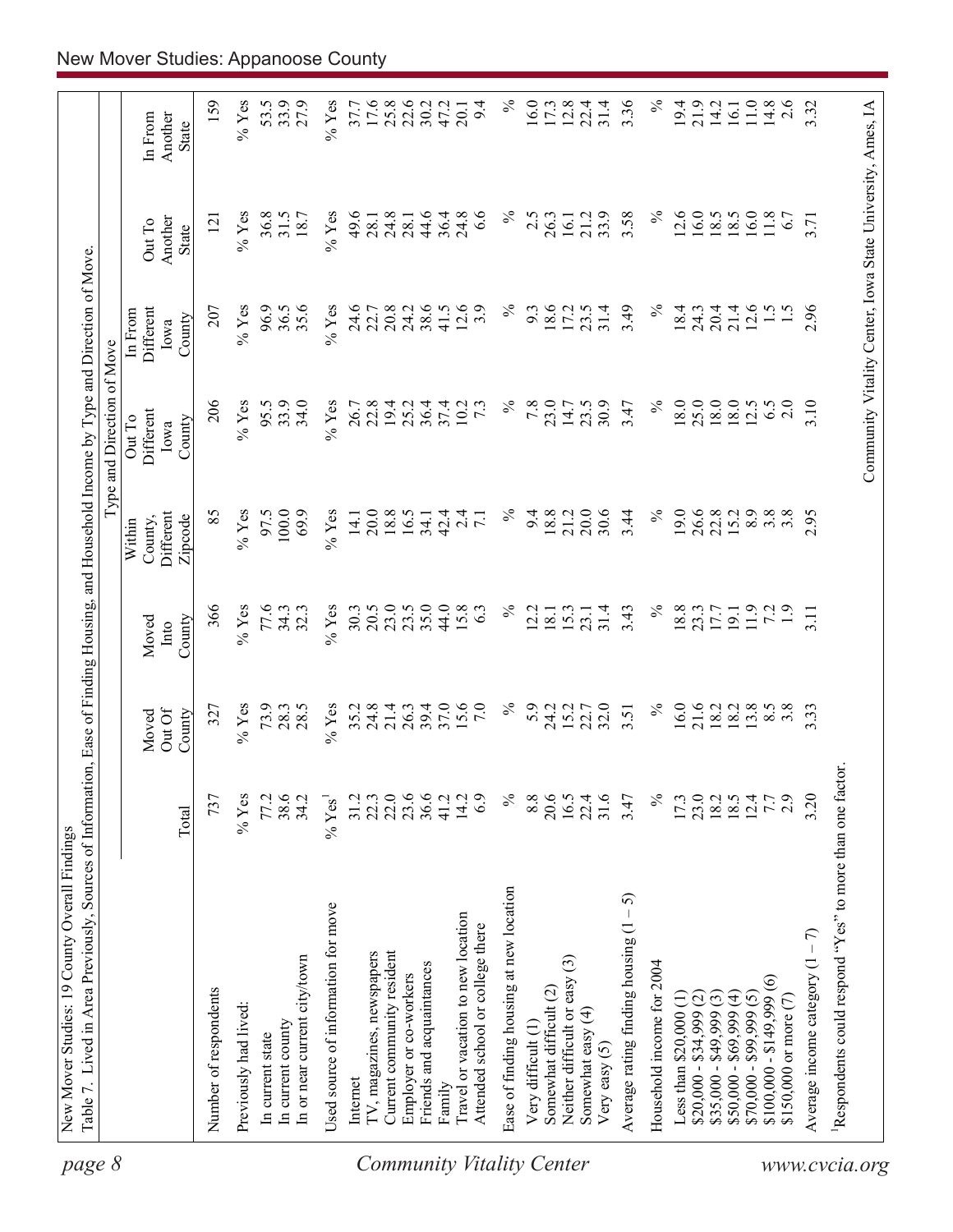| $\%$<br>4.9<br>35.4<br>207<br>$\%$<br>9.8<br>46.6<br>11.8<br>3.10<br>$\%$<br>16.0<br>26.2<br>34.0<br>$\%$<br>6.9<br>7.4<br>4.09<br>2.9<br>6.8<br>50.0<br>Different<br>11.8<br>11.7<br>3.54<br>27.1<br>51.7<br>12.1<br>20.1<br>In From<br>County<br>Iowa<br>206<br>24.9<br>48.8<br>3.94<br>$\%$<br>7.0<br>11.9<br>46.8<br>26.9<br>7.5<br>3.16<br>$\%$<br>16.1<br>17.6<br>$\%$<br>9.8<br>2.0<br>4.9<br>46.6<br>27.3<br>26.3<br>3.38<br>9.3<br>73<br>8.3<br>38.2<br>12.7<br>Different<br>Out To<br>County<br>Iowa<br>85<br>℅<br>$\%$<br>57.6<br>$\%$<br>3.8<br>7.5<br>63.8<br>7.5<br>3.18<br>$\%$<br>28.2<br>4.28<br>17.5<br>11.8<br>15.3<br>4.7<br>5.9<br>$3.\overline{5}$<br>$\overline{12}$<br>Different<br>9.4<br>29.4<br>3.67<br>9.4<br>29.4<br>52.9<br>$\overline{7.1}$<br>34.1<br>County,<br>Zipcode<br>Within<br>9.0<br>366<br>$\%$<br>$\%$<br>15.9<br>29.0<br>3.59<br>$\%$<br>$7.8$<br>8.4<br>44.8<br>3.94<br>$\%$<br>3.6<br>4.7<br>10.4<br>13.3<br>19.2<br>9.7<br>2.93<br>11.5<br>34.5<br>9.5<br>29.5<br>33.0<br>48.4<br>16.1<br>41.7<br>County<br>Moved<br>$\sqrt{\frac{1}{2}}$<br>16.9<br>$\%$<br>27.6<br>$\%$<br>6.9<br>15.0<br>3.35<br>$\%$<br>3.50<br>5.9<br>50.0<br>$\%$<br>10.7<br>38.2<br>29.2<br>11.4<br>14.8<br>26.5<br>30.5<br>8.7<br>7.8<br>4.03<br>48.8<br>327<br>$4.\overline{3}$<br>8.7<br>$\overline{3}$ .<br>35.1<br>Out Of<br>Moved<br>County<br>29.5<br>$\%$<br>6.6<br>$\%$<br>737<br>$\%$<br>41.9<br>11.8<br>$\%$<br>12.7<br>7.6<br>29.4<br>9.7<br>33.2<br>48.9<br>11.0<br>3.13<br>11.2<br>14.7<br>3.57<br>8.1<br>48.3<br>4.03<br>3.2<br>5.1<br>12.1<br>23.1<br>Total<br>Current location income compared with<br>Average satisfaction previous $(1 - 5)$<br>Average comparison income $(1 - 5)$<br>Neither dissatisfied or satisfied (3)<br>Neither dissatisfied or satisfied (3)<br>Average satisfaction current $(1 - 5)$<br>Satisfaction with previous location<br>Satisfaction with current location<br>Significantly higher income $(5)$<br>Significantly lower income (1)<br>Somewhat higher income (4)<br>Somewhat lower income (2)<br>Would do move over again<br>Somewhat dissatisfied (2)<br>Somewhat dissatisfied (2)<br>previous location income<br>About same income (3)<br>Somewhat satisfied (4)<br>Somewhat satisfied (4)<br>Number of respondents<br>Very dissatisfied (1<br>Very dissatisfied (1<br>Very satisfied (5)<br>Very satisfied (5)<br>Definitely yes (5)<br>Definitely not (1)<br>Probably yes (4)<br>Probably not (2)<br>Undecided $(3)$ |  |  | Type and Direction of Move |                                   |                                    |
|---------------------------------------------------------------------------------------------------------------------------------------------------------------------------------------------------------------------------------------------------------------------------------------------------------------------------------------------------------------------------------------------------------------------------------------------------------------------------------------------------------------------------------------------------------------------------------------------------------------------------------------------------------------------------------------------------------------------------------------------------------------------------------------------------------------------------------------------------------------------------------------------------------------------------------------------------------------------------------------------------------------------------------------------------------------------------------------------------------------------------------------------------------------------------------------------------------------------------------------------------------------------------------------------------------------------------------------------------------------------------------------------------------------------------------------------------------------------------------------------------------------------------------------------------------------------------------------------------------------------------------------------------------------------------------------------------------------------------------------------------------------------------------------------------------------------------------------------------------------------------------------------------------------------------------------------------------------------------------------------------------------------------------------------------------------------------------------------------------------------------------------------------------------------------------------------------------------------------------------------------------------------------------------------------------------------------------------------------------------------------------------------------------------------------------------------------------------------------------------------------|--|--|----------------------------|-----------------------------------|------------------------------------|
|                                                                                                                                                                                                                                                                                                                                                                                                                                                                                                                                                                                                                                                                                                                                                                                                                                                                                                                                                                                                                                                                                                                                                                                                                                                                                                                                                                                                                                                                                                                                                                                                                                                                                                                                                                                                                                                                                                                                                                                                                                                                                                                                                                                                                                                                                                                                                                                                                                                                                                   |  |  |                            | Another<br>Out To<br><b>State</b> | Another<br>In From<br><b>State</b> |
|                                                                                                                                                                                                                                                                                                                                                                                                                                                                                                                                                                                                                                                                                                                                                                                                                                                                                                                                                                                                                                                                                                                                                                                                                                                                                                                                                                                                                                                                                                                                                                                                                                                                                                                                                                                                                                                                                                                                                                                                                                                                                                                                                                                                                                                                                                                                                                                                                                                                                                   |  |  |                            | 121                               | 159                                |
|                                                                                                                                                                                                                                                                                                                                                                                                                                                                                                                                                                                                                                                                                                                                                                                                                                                                                                                                                                                                                                                                                                                                                                                                                                                                                                                                                                                                                                                                                                                                                                                                                                                                                                                                                                                                                                                                                                                                                                                                                                                                                                                                                                                                                                                                                                                                                                                                                                                                                                   |  |  |                            |                                   |                                    |
|                                                                                                                                                                                                                                                                                                                                                                                                                                                                                                                                                                                                                                                                                                                                                                                                                                                                                                                                                                                                                                                                                                                                                                                                                                                                                                                                                                                                                                                                                                                                                                                                                                                                                                                                                                                                                                                                                                                                                                                                                                                                                                                                                                                                                                                                                                                                                                                                                                                                                                   |  |  |                            | $\%$                              | $\%$                               |
| <b>Community Vitality Center</b>                                                                                                                                                                                                                                                                                                                                                                                                                                                                                                                                                                                                                                                                                                                                                                                                                                                                                                                                                                                                                                                                                                                                                                                                                                                                                                                                                                                                                                                                                                                                                                                                                                                                                                                                                                                                                                                                                                                                                                                                                                                                                                                                                                                                                                                                                                                                                                                                                                                                  |  |  |                            | 6.8                               | 21.8                               |
|                                                                                                                                                                                                                                                                                                                                                                                                                                                                                                                                                                                                                                                                                                                                                                                                                                                                                                                                                                                                                                                                                                                                                                                                                                                                                                                                                                                                                                                                                                                                                                                                                                                                                                                                                                                                                                                                                                                                                                                                                                                                                                                                                                                                                                                                                                                                                                                                                                                                                                   |  |  |                            | 8.5                               | 17.9                               |
|                                                                                                                                                                                                                                                                                                                                                                                                                                                                                                                                                                                                                                                                                                                                                                                                                                                                                                                                                                                                                                                                                                                                                                                                                                                                                                                                                                                                                                                                                                                                                                                                                                                                                                                                                                                                                                                                                                                                                                                                                                                                                                                                                                                                                                                                                                                                                                                                                                                                                                   |  |  |                            | 23.7                              | 35.3                               |
|                                                                                                                                                                                                                                                                                                                                                                                                                                                                                                                                                                                                                                                                                                                                                                                                                                                                                                                                                                                                                                                                                                                                                                                                                                                                                                                                                                                                                                                                                                                                                                                                                                                                                                                                                                                                                                                                                                                                                                                                                                                                                                                                                                                                                                                                                                                                                                                                                                                                                                   |  |  |                            | 33.1                              | 17.9                               |
|                                                                                                                                                                                                                                                                                                                                                                                                                                                                                                                                                                                                                                                                                                                                                                                                                                                                                                                                                                                                                                                                                                                                                                                                                                                                                                                                                                                                                                                                                                                                                                                                                                                                                                                                                                                                                                                                                                                                                                                                                                                                                                                                                                                                                                                                                                                                                                                                                                                                                                   |  |  |                            | 28.0                              | $\overline{7.1}$                   |
|                                                                                                                                                                                                                                                                                                                                                                                                                                                                                                                                                                                                                                                                                                                                                                                                                                                                                                                                                                                                                                                                                                                                                                                                                                                                                                                                                                                                                                                                                                                                                                                                                                                                                                                                                                                                                                                                                                                                                                                                                                                                                                                                                                                                                                                                                                                                                                                                                                                                                                   |  |  |                            | 3.67                              | 2.71                               |
|                                                                                                                                                                                                                                                                                                                                                                                                                                                                                                                                                                                                                                                                                                                                                                                                                                                                                                                                                                                                                                                                                                                                                                                                                                                                                                                                                                                                                                                                                                                                                                                                                                                                                                                                                                                                                                                                                                                                                                                                                                                                                                                                                                                                                                                                                                                                                                                                                                                                                                   |  |  |                            | $\%$                              | $\%$                               |
|                                                                                                                                                                                                                                                                                                                                                                                                                                                                                                                                                                                                                                                                                                                                                                                                                                                                                                                                                                                                                                                                                                                                                                                                                                                                                                                                                                                                                                                                                                                                                                                                                                                                                                                                                                                                                                                                                                                                                                                                                                                                                                                                                                                                                                                                                                                                                                                                                                                                                                   |  |  |                            | 9.2                               | 10.7                               |
|                                                                                                                                                                                                                                                                                                                                                                                                                                                                                                                                                                                                                                                                                                                                                                                                                                                                                                                                                                                                                                                                                                                                                                                                                                                                                                                                                                                                                                                                                                                                                                                                                                                                                                                                                                                                                                                                                                                                                                                                                                                                                                                                                                                                                                                                                                                                                                                                                                                                                                   |  |  |                            | 12.5                              | 15.7                               |
|                                                                                                                                                                                                                                                                                                                                                                                                                                                                                                                                                                                                                                                                                                                                                                                                                                                                                                                                                                                                                                                                                                                                                                                                                                                                                                                                                                                                                                                                                                                                                                                                                                                                                                                                                                                                                                                                                                                                                                                                                                                                                                                                                                                                                                                                                                                                                                                                                                                                                                   |  |  |                            | 15.8                              | 5.7                                |
|                                                                                                                                                                                                                                                                                                                                                                                                                                                                                                                                                                                                                                                                                                                                                                                                                                                                                                                                                                                                                                                                                                                                                                                                                                                                                                                                                                                                                                                                                                                                                                                                                                                                                                                                                                                                                                                                                                                                                                                                                                                                                                                                                                                                                                                                                                                                                                                                                                                                                                   |  |  |                            | 25.0                              | 32.7                               |
|                                                                                                                                                                                                                                                                                                                                                                                                                                                                                                                                                                                                                                                                                                                                                                                                                                                                                                                                                                                                                                                                                                                                                                                                                                                                                                                                                                                                                                                                                                                                                                                                                                                                                                                                                                                                                                                                                                                                                                                                                                                                                                                                                                                                                                                                                                                                                                                                                                                                                                   |  |  |                            | 37.5                              | 35.2                               |
|                                                                                                                                                                                                                                                                                                                                                                                                                                                                                                                                                                                                                                                                                                                                                                                                                                                                                                                                                                                                                                                                                                                                                                                                                                                                                                                                                                                                                                                                                                                                                                                                                                                                                                                                                                                                                                                                                                                                                                                                                                                                                                                                                                                                                                                                                                                                                                                                                                                                                                   |  |  |                            | 3.69                              | 3.66                               |
|                                                                                                                                                                                                                                                                                                                                                                                                                                                                                                                                                                                                                                                                                                                                                                                                                                                                                                                                                                                                                                                                                                                                                                                                                                                                                                                                                                                                                                                                                                                                                                                                                                                                                                                                                                                                                                                                                                                                                                                                                                                                                                                                                                                                                                                                                                                                                                                                                                                                                                   |  |  |                            | $\%$                              | $\%$                               |
|                                                                                                                                                                                                                                                                                                                                                                                                                                                                                                                                                                                                                                                                                                                                                                                                                                                                                                                                                                                                                                                                                                                                                                                                                                                                                                                                                                                                                                                                                                                                                                                                                                                                                                                                                                                                                                                                                                                                                                                                                                                                                                                                                                                                                                                                                                                                                                                                                                                                                                   |  |  |                            | 7.7                               | 9.0                                |
|                                                                                                                                                                                                                                                                                                                                                                                                                                                                                                                                                                                                                                                                                                                                                                                                                                                                                                                                                                                                                                                                                                                                                                                                                                                                                                                                                                                                                                                                                                                                                                                                                                                                                                                                                                                                                                                                                                                                                                                                                                                                                                                                                                                                                                                                                                                                                                                                                                                                                                   |  |  |                            | $4.\overline{3}$                  | 12.2                               |
|                                                                                                                                                                                                                                                                                                                                                                                                                                                                                                                                                                                                                                                                                                                                                                                                                                                                                                                                                                                                                                                                                                                                                                                                                                                                                                                                                                                                                                                                                                                                                                                                                                                                                                                                                                                                                                                                                                                                                                                                                                                                                                                                                                                                                                                                                                                                                                                                                                                                                                   |  |  |                            | 3.4                               | 10.3                               |
|                                                                                                                                                                                                                                                                                                                                                                                                                                                                                                                                                                                                                                                                                                                                                                                                                                                                                                                                                                                                                                                                                                                                                                                                                                                                                                                                                                                                                                                                                                                                                                                                                                                                                                                                                                                                                                                                                                                                                                                                                                                                                                                                                                                                                                                                                                                                                                                                                                                                                                   |  |  |                            | 32.5                              | 32.7                               |
|                                                                                                                                                                                                                                                                                                                                                                                                                                                                                                                                                                                                                                                                                                                                                                                                                                                                                                                                                                                                                                                                                                                                                                                                                                                                                                                                                                                                                                                                                                                                                                                                                                                                                                                                                                                                                                                                                                                                                                                                                                                                                                                                                                                                                                                                                                                                                                                                                                                                                                   |  |  |                            | 52.1                              | 35.9                               |
|                                                                                                                                                                                                                                                                                                                                                                                                                                                                                                                                                                                                                                                                                                                                                                                                                                                                                                                                                                                                                                                                                                                                                                                                                                                                                                                                                                                                                                                                                                                                                                                                                                                                                                                                                                                                                                                                                                                                                                                                                                                                                                                                                                                                                                                                                                                                                                                                                                                                                                   |  |  |                            | 4.17                              | 3.74                               |
|                                                                                                                                                                                                                                                                                                                                                                                                                                                                                                                                                                                                                                                                                                                                                                                                                                                                                                                                                                                                                                                                                                                                                                                                                                                                                                                                                                                                                                                                                                                                                                                                                                                                                                                                                                                                                                                                                                                                                                                                                                                                                                                                                                                                                                                                                                                                                                                                                                                                                                   |  |  |                            | $\%$                              | $\%$                               |
|                                                                                                                                                                                                                                                                                                                                                                                                                                                                                                                                                                                                                                                                                                                                                                                                                                                                                                                                                                                                                                                                                                                                                                                                                                                                                                                                                                                                                                                                                                                                                                                                                                                                                                                                                                                                                                                                                                                                                                                                                                                                                                                                                                                                                                                                                                                                                                                                                                                                                                   |  |  |                            | $\overline{5.1}$                  | $\frac{4}{4}$                      |
|                                                                                                                                                                                                                                                                                                                                                                                                                                                                                                                                                                                                                                                                                                                                                                                                                                                                                                                                                                                                                                                                                                                                                                                                                                                                                                                                                                                                                                                                                                                                                                                                                                                                                                                                                                                                                                                                                                                                                                                                                                                                                                                                                                                                                                                                                                                                                                                                                                                                                                   |  |  |                            | 3.4                               | $4\cdot$                           |
|                                                                                                                                                                                                                                                                                                                                                                                                                                                                                                                                                                                                                                                                                                                                                                                                                                                                                                                                                                                                                                                                                                                                                                                                                                                                                                                                                                                                                                                                                                                                                                                                                                                                                                                                                                                                                                                                                                                                                                                                                                                                                                                                                                                                                                                                                                                                                                                                                                                                                                   |  |  |                            | 9.3                               | 15.2                               |
|                                                                                                                                                                                                                                                                                                                                                                                                                                                                                                                                                                                                                                                                                                                                                                                                                                                                                                                                                                                                                                                                                                                                                                                                                                                                                                                                                                                                                                                                                                                                                                                                                                                                                                                                                                                                                                                                                                                                                                                                                                                                                                                                                                                                                                                                                                                                                                                                                                                                                                   |  |  |                            | 29.7                              | 29.7                               |
|                                                                                                                                                                                                                                                                                                                                                                                                                                                                                                                                                                                                                                                                                                                                                                                                                                                                                                                                                                                                                                                                                                                                                                                                                                                                                                                                                                                                                                                                                                                                                                                                                                                                                                                                                                                                                                                                                                                                                                                                                                                                                                                                                                                                                                                                                                                                                                                                                                                                                                   |  |  |                            | 52.5                              | 46.2                               |
| 4.25<br>4.23<br>4.24<br>4.18<br>4.22<br>4.20<br>$-5$<br>Average rating do move over (1                                                                                                                                                                                                                                                                                                                                                                                                                                                                                                                                                                                                                                                                                                                                                                                                                                                                                                                                                                                                                                                                                                                                                                                                                                                                                                                                                                                                                                                                                                                                                                                                                                                                                                                                                                                                                                                                                                                                                                                                                                                                                                                                                                                                                                                                                                                                                                                                            |  |  |                            | 4.21                              | 4.09                               |
| Community Vitality Center, Iowa State University, Ames, IA<br>page 9                                                                                                                                                                                                                                                                                                                                                                                                                                                                                                                                                                                                                                                                                                                                                                                                                                                                                                                                                                                                                                                                                                                                                                                                                                                                                                                                                                                                                                                                                                                                                                                                                                                                                                                                                                                                                                                                                                                                                                                                                                                                                                                                                                                                                                                                                                                                                                                                                              |  |  |                            |                                   |                                    |